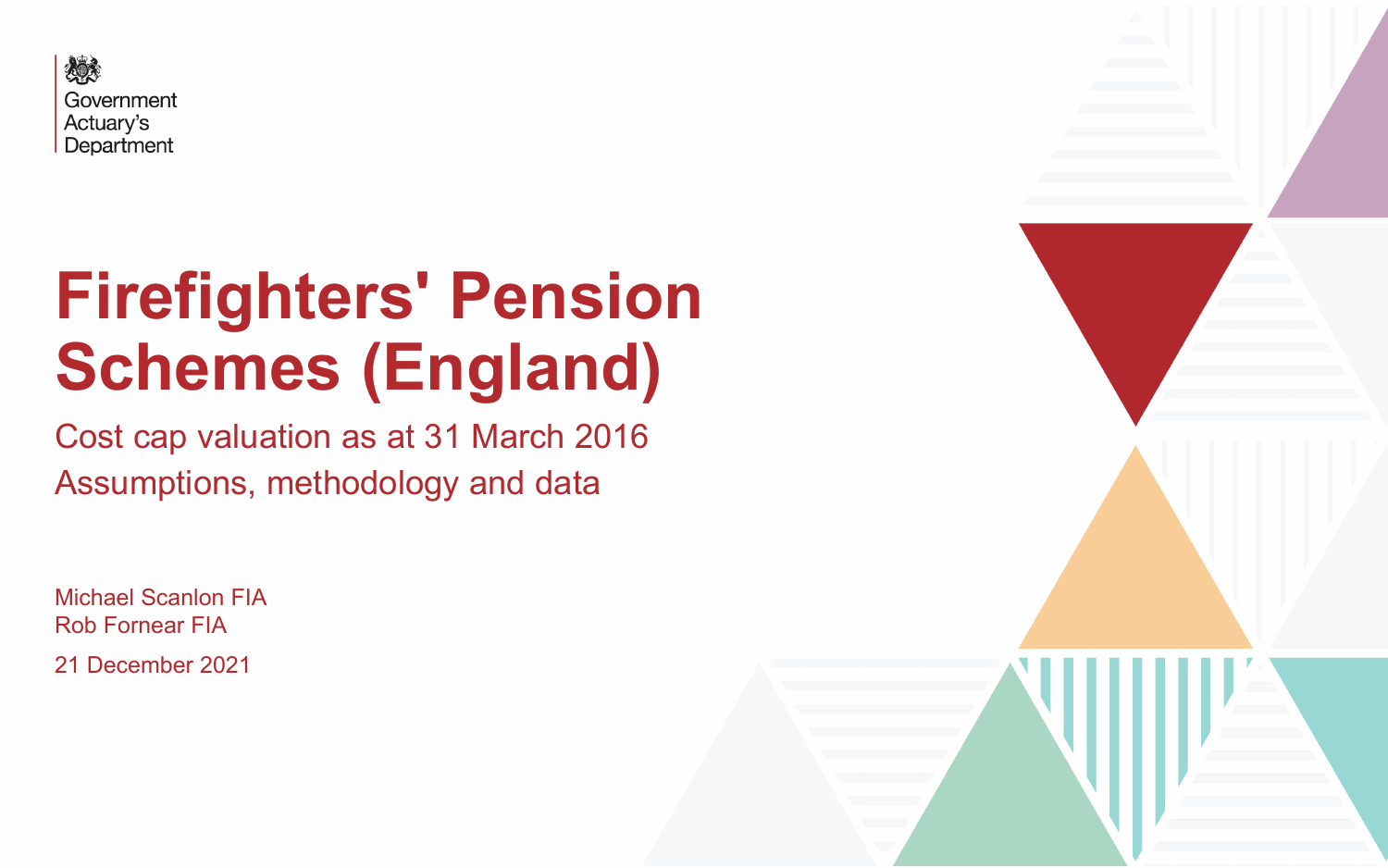# **Contents**

- **[Assumptions](#page-4-0) [1](#page-4-0)**
- **[2](#page-4-0) [Methodology](#page-4-0)**
- **[Data: Member eligibility for the transitional protection remedy](#page-5-0) [3](#page-4-0)**
- **[2016 data: quality and uncertainties](#page-5-0) [4](#page-20-0)**

At GAD, we seek to achieve a high standard in all our work. We are accredited under the Institute and Faculty of Actuaries' Quality Assurance Scheme. Our website describes **[the standards](https://www.gov.uk/government/organisations/government-actuarys-department/about/terms-of-reference)** we apply.



**[Purpose and Next steps](#page-4-0)**



#### **[5](#page-20-0) [Reliance and limitations](#page-5-0)**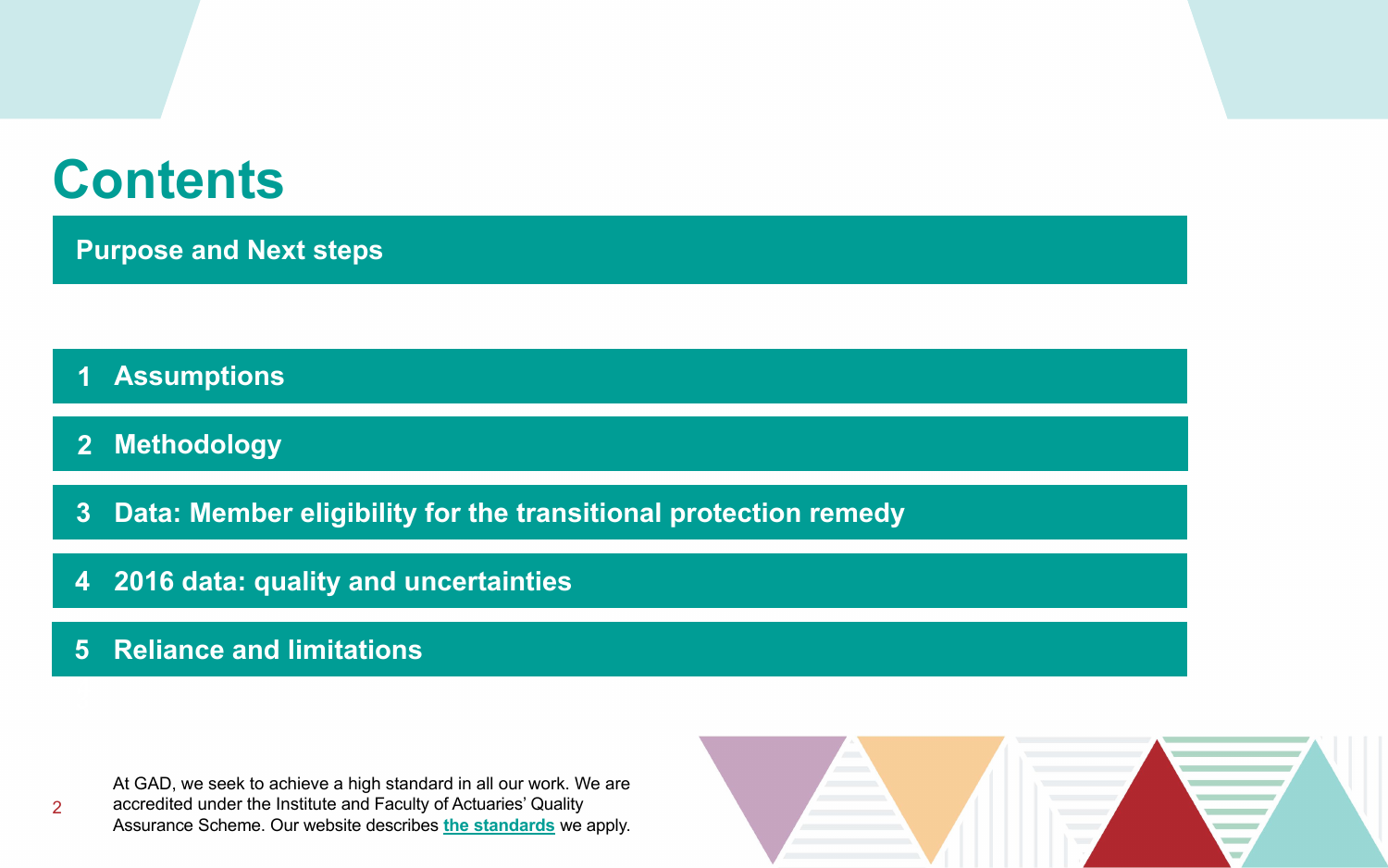# **Purpose**

This report was commissioned by the Home Office (HO) and is addressed to them. We understand it will be made available to the Scheme Advisory Board.

The purpose of this report is to set out our proposed approach to the cost cap valuation as at 31 March 2016 and assist the department with their decision making. It is important that HO test the assumptions and methodology adopted for the 2016 valuation signed in early 2019 in light of the transitional protection remedy. HO will also need to ensure it is content with the approach we have taken in respect of eligibility of members for the transitional protection remedy. The report provides advice to HO on these matters, as required by Direction 55. We would be pleased to provide advice on any alternative approaches which HO would like to consider in relation to any of the proposals in this report. HO should consult with stakeholders as required on the contents of this report and confirm to GAD that it is content with the assumptions, methodology and approach to data that HO will adopt for the 2016 cost cap valuation.



- 
-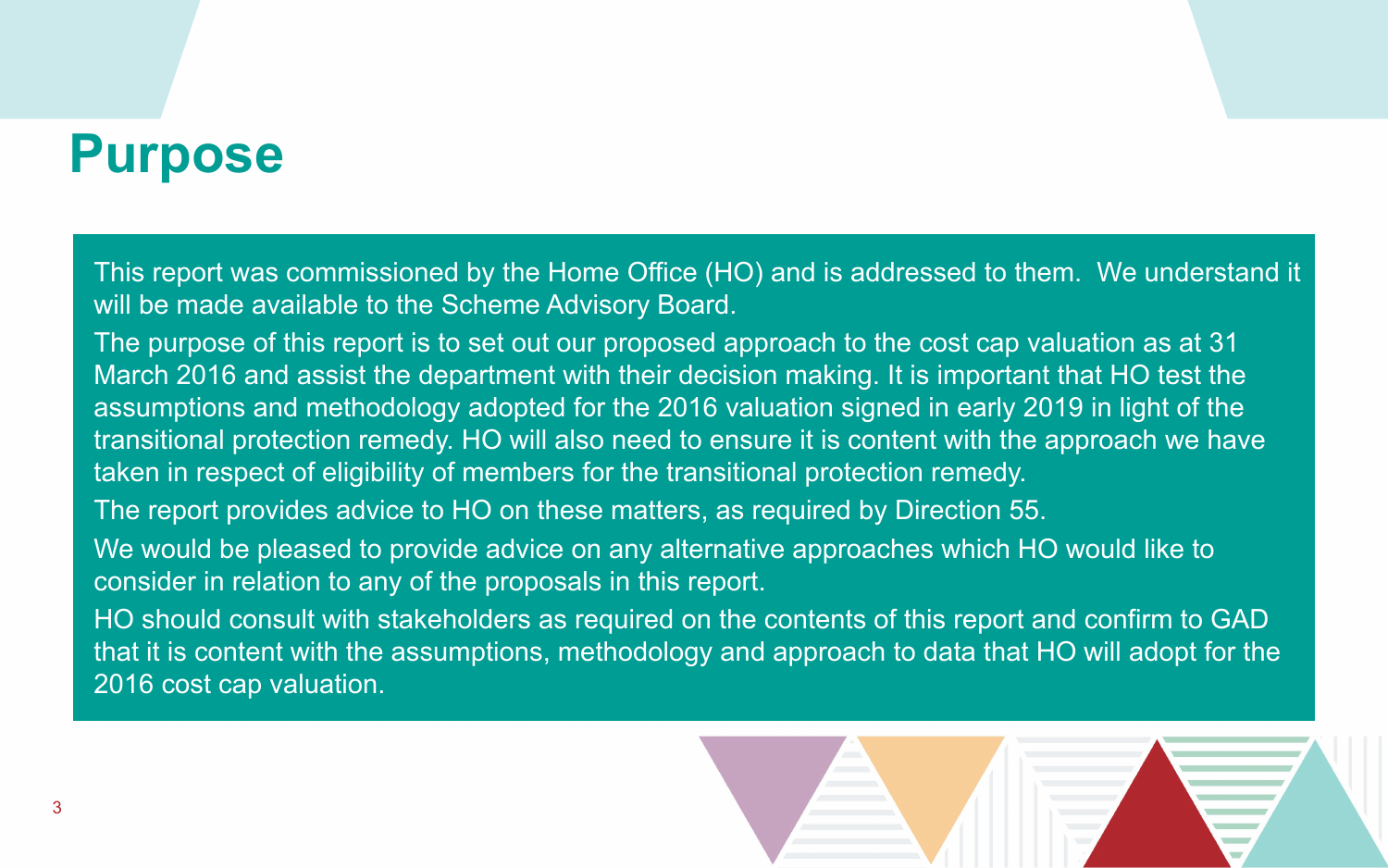# **Next steps**





HO should consider the following recommendations and either confirm that they are content or instruct us to adopt alternative approaches: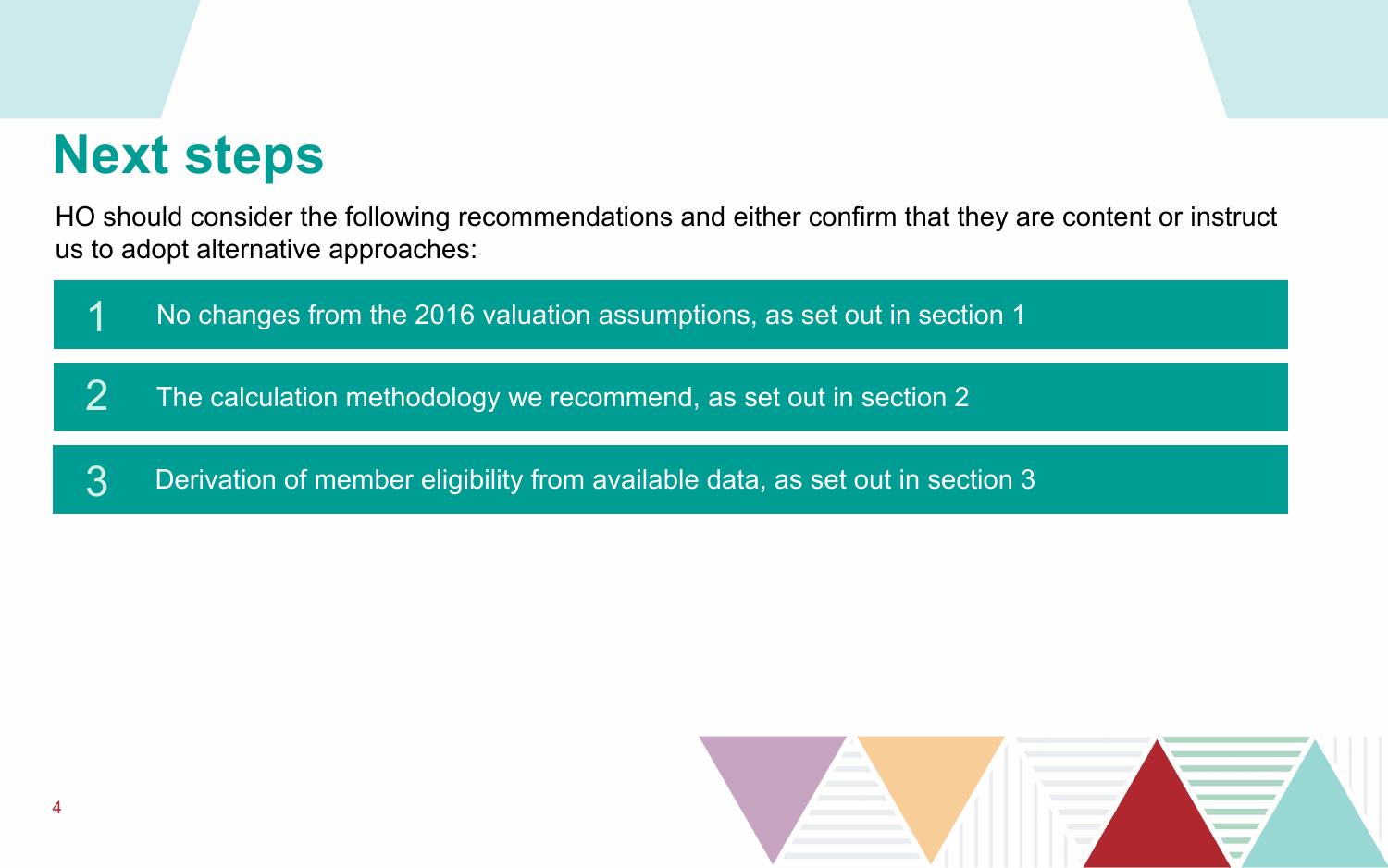# <span id="page-4-0"></span>**1. Assumptions**

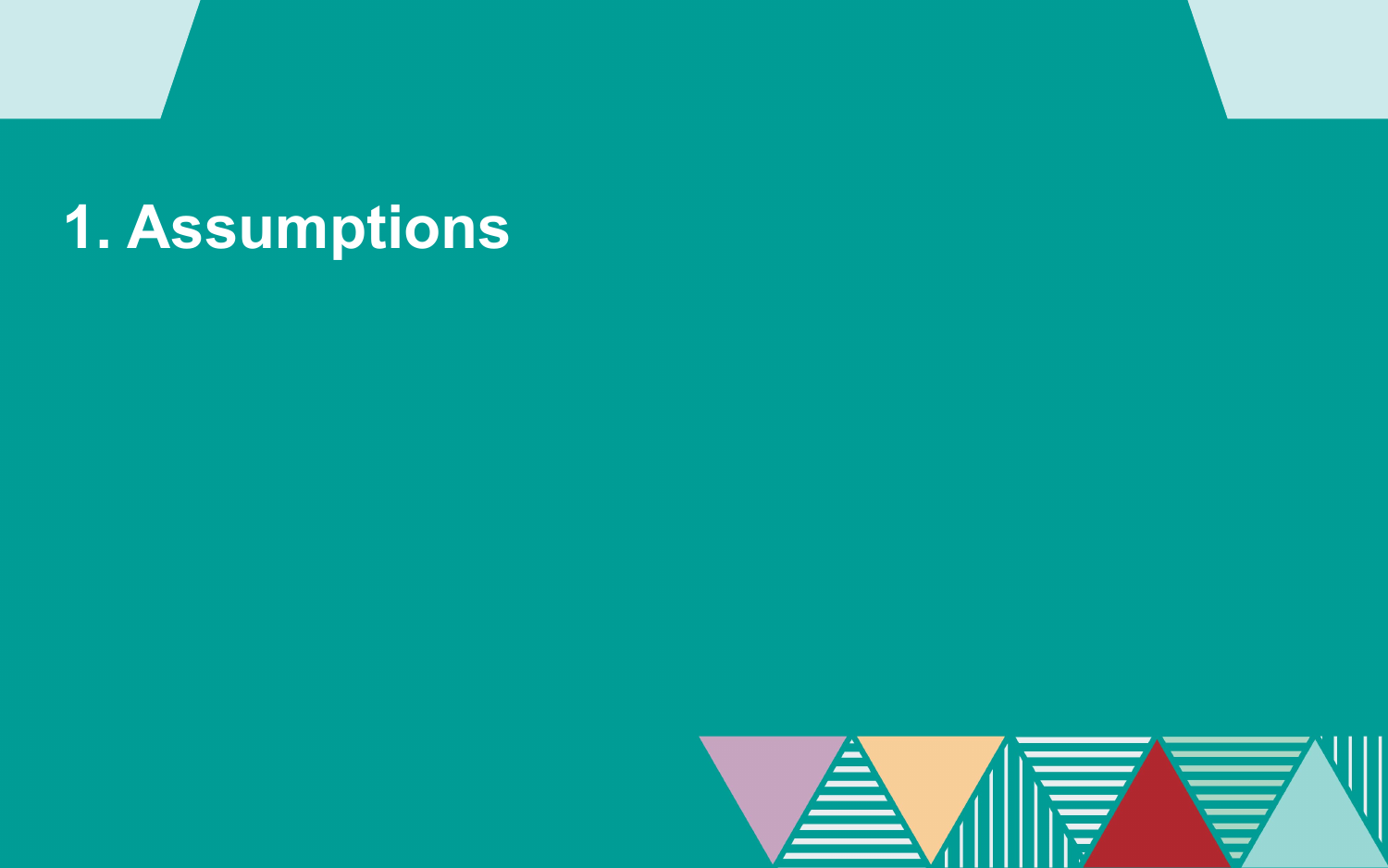The assumptions set by HO used in the 2016 cost cap valuation report must be the same as those adopted in the 2016 valuation reports signed in early 2019, **unless those assumptions are not best estimates or are insufficient for the purpose as a direct result of the impact of the transitional protection remedy.** This may apply because the original 2016 assumptions:

1. May be insufficient for the 'better-of' calculations we need to perform to value the remedy 2. May not be best estimate because member behaviour may change in light of the remedy HO should consider the following recommendation and either confirm that they are content or instruct us to adopt alternative assumptions:

# <span id="page-5-0"></span>**2016 assumptions**

We recommend no changes from the 2016 valuation assumptions. The assumption about workforce reductions adopted at the 2016 valuation is insufficiently detailed to calculate the cost of remedy. We recommend assuming that these workforce reductions result in a proportionate reduction to the cost of remedy.

6 In making the recommendations below in Appendices 1C to 1E we have tested that the possible impact of any potential changes driven by analysis of data described does not exceed the 0.25% materiality limit described on appendix 2A. We set out further details in Appendices 1A to 1F.

#### **Recommendation**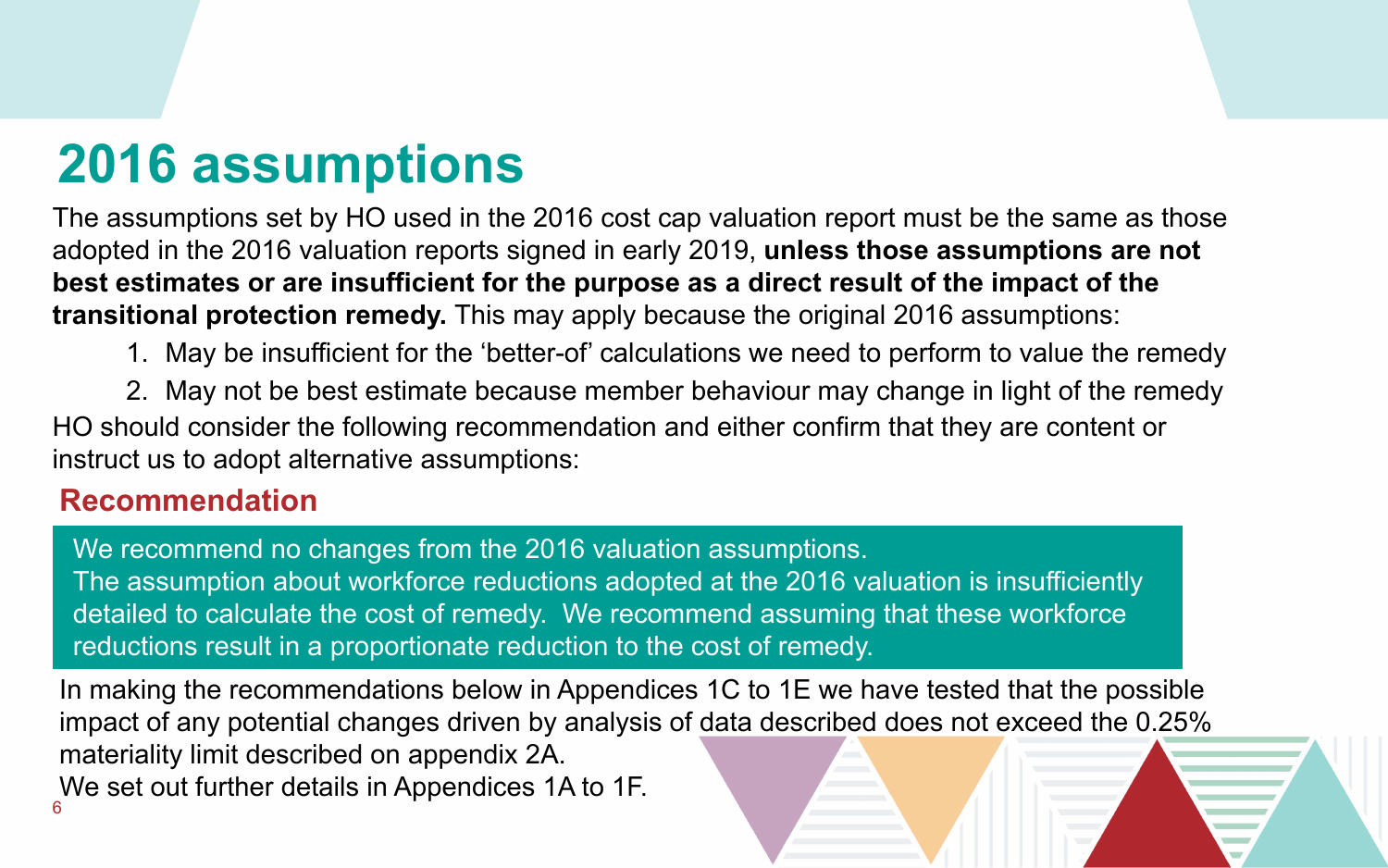# **2. Methodology**

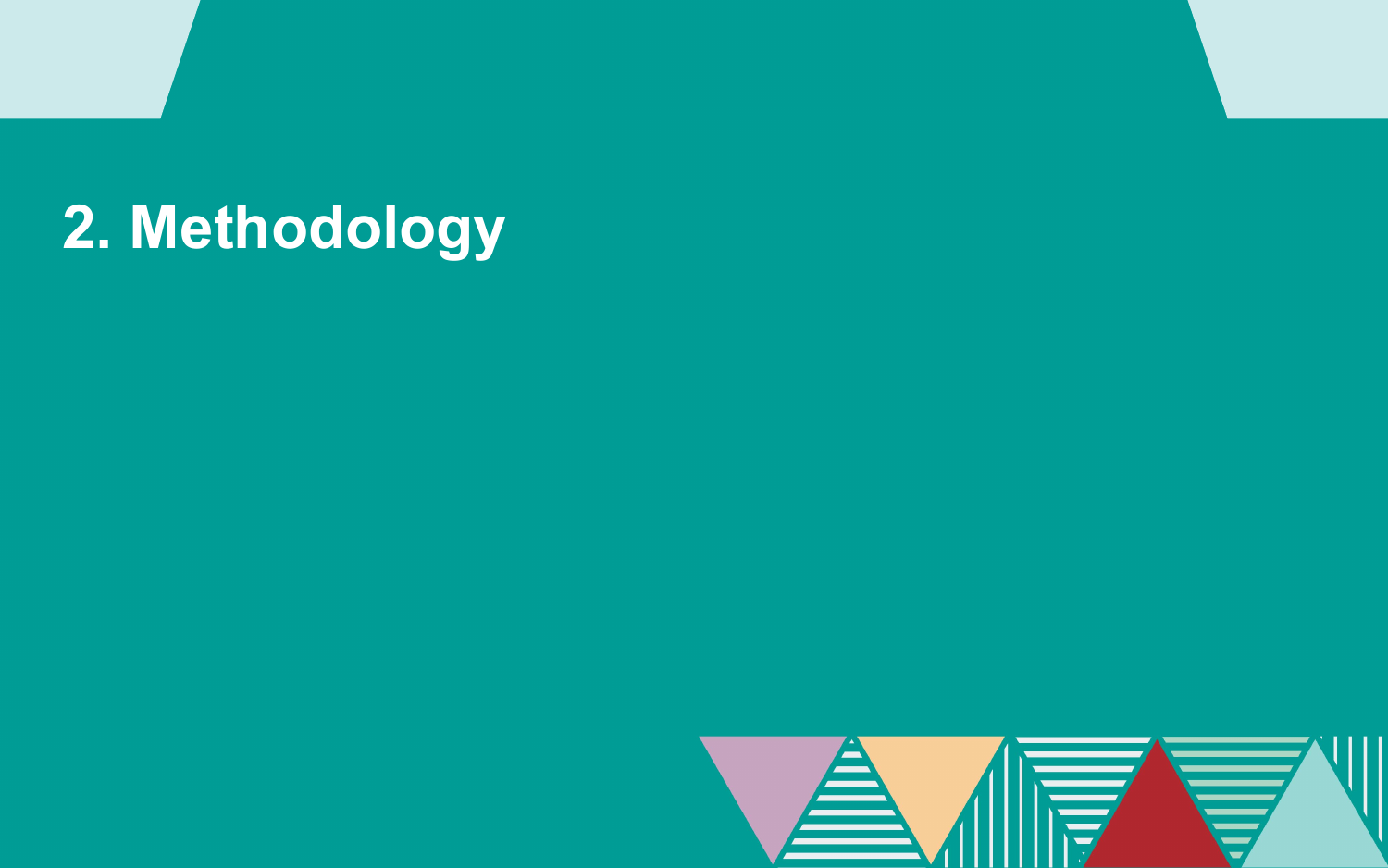HO should consider the following recommendations on calculation methodology and either confirm that they are content or instruct us to adopt alternative approaches:

# **Calculation methodology**

- A materiality limit of 0.25% pay (HO may propose an alternative)
- Members choose the higher valued benefit at each mode of exit
- Remedy costs are assessed for the period 2015-2022, with costs in respect of 2015-16 assumed to be equal to the costs in 2016-17
- Allowance is made for differences in pre-2015 and post-2015 scheme member contributions
- There is no allowance for the cost of reinstating members who opted out of the pension scheme
- There is no allowance for the costs of protected members' post-2022 benefits accruing in the post-2015 scheme, rather than their pre-2015 scheme
- Tax and other impacts are excluded from the calculations

#### **Recommendations**

We set out further details in Appendix 2A to 2G.

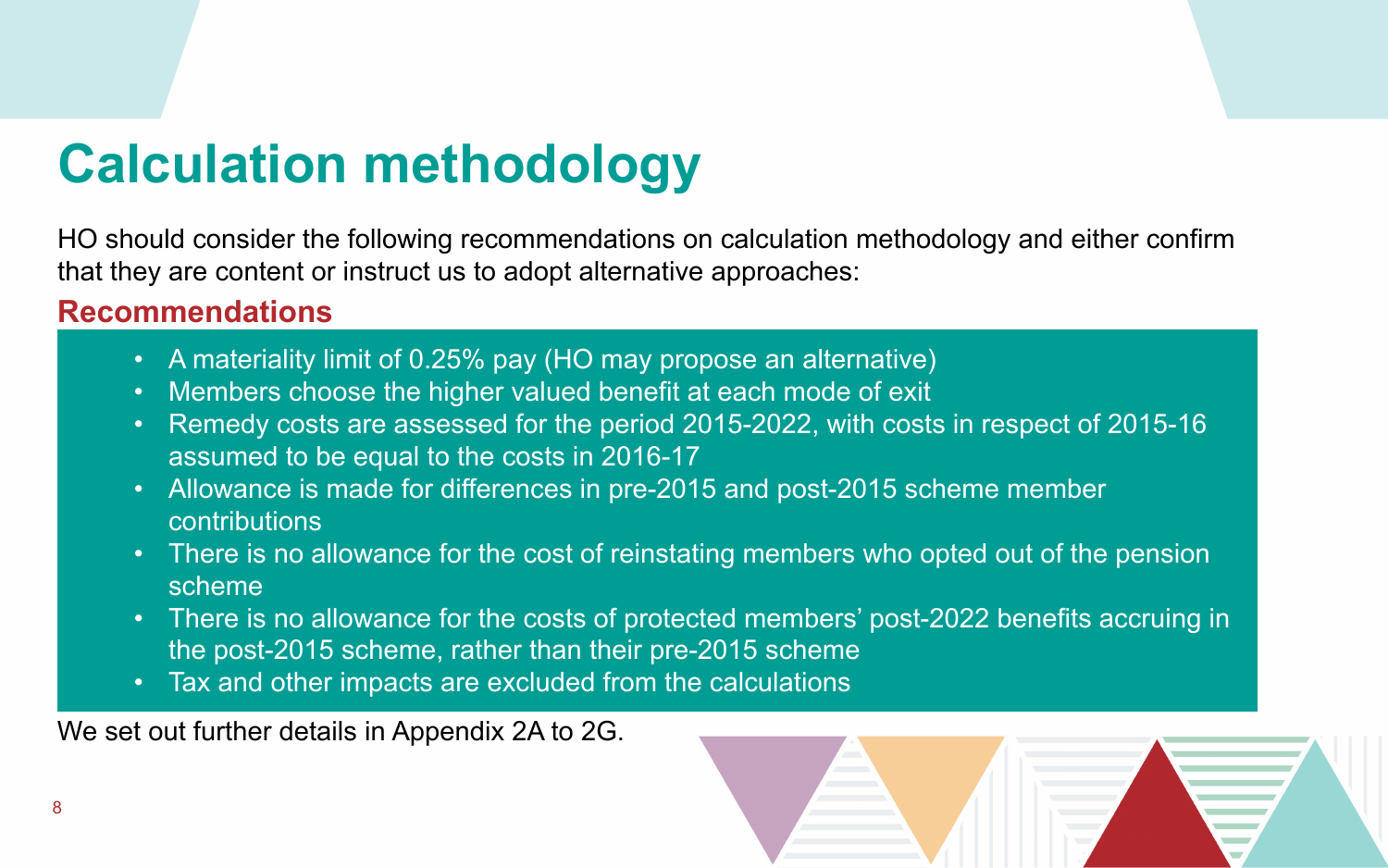# **Remedy cost - components**

| <b>Remedy cost component</b>                               | <b>Calculation</b>                          |
|------------------------------------------------------------|---------------------------------------------|
| Change in liabilities for the remedy period                | <b>Calculated based or</b>                  |
| Change in liabilities pre remedy period                    | Nil: no changes to a                        |
| Change in liabilities post remedy period                   | Assumed nil: treatm<br>benefits and no chai |
| Change in member contributions during the<br>remedy period | <b>Calculated based or</b><br>period        |
| Change in member contributions post<br>remedy period       | Assumed nil: treatm<br>benefits and no chai |



The Directions list five components of the transitional protection remedy costs. The following table sets out a summary of the calculation of each of these components, based on the methodologies above.

- Deferred Choice Underpin
- ssumptions
- ent of protected members' post-2022 nge to assumptions
- projected salaries in the remedy

ent of protected members' post-2022 nge to assumptions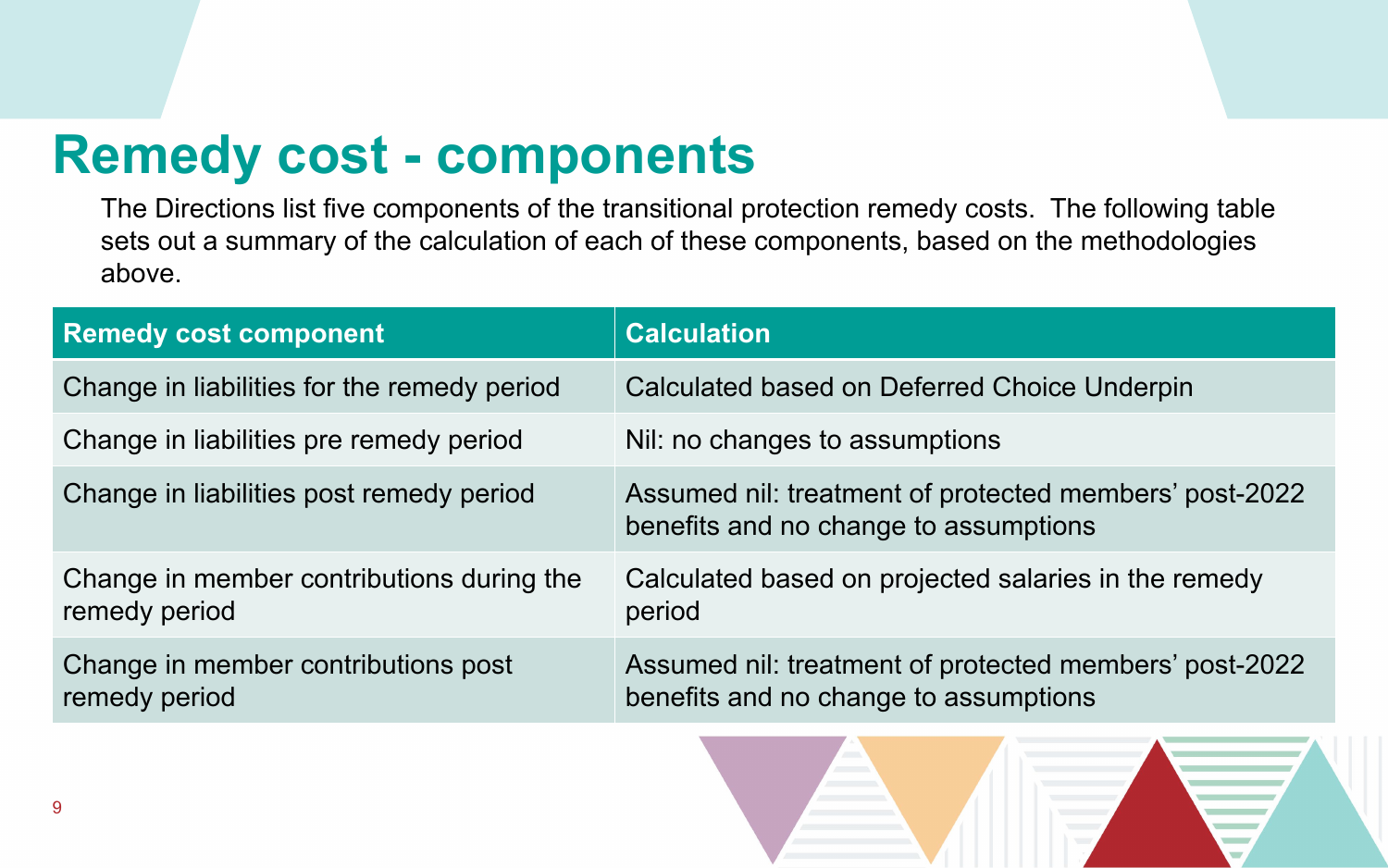# **3. Data: Member eligibility for the transitional protection remedy**

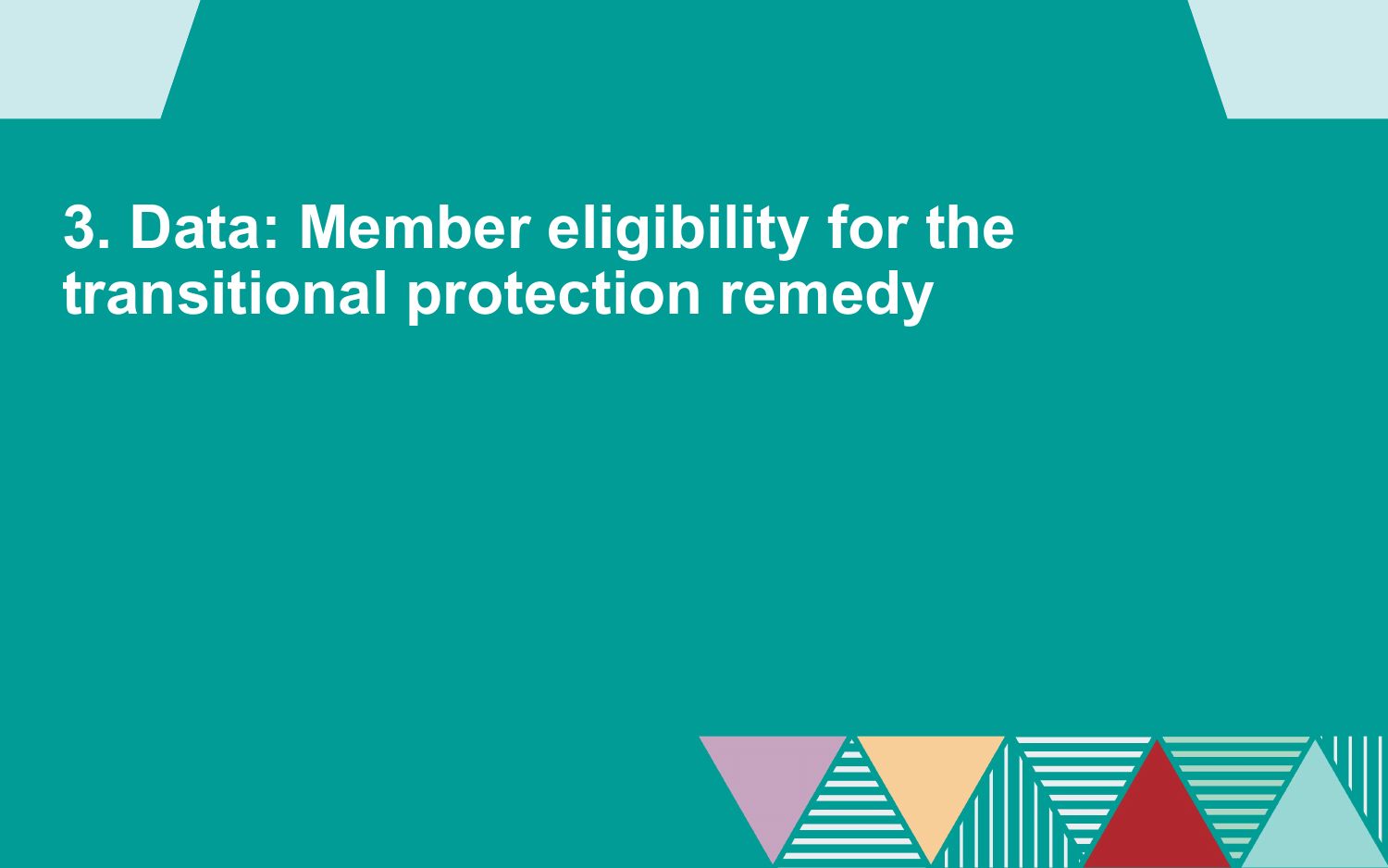#### **Summary**

It is critical to identify members in the 2016 valuation data who are in scope for the transitional protection remedy. Broadly, as set out in the HMT consultation response, members in service before 1 April 2012 and on or after 1 April 2015 are in scope of the transitional protection remedy. We have identified the following members as being in scope of the transitional protection remedy:

- Date of Joining before 1 April 2012, or
- Protected or Taper Protected Status (even if recorded Date of Joining after 1 April 2012)

However, this will not always accurately identify members in scope, for the reasons set out in the Limitations box.

# **Determining members in scope for remedy**

### **Limitations**

We have identified the following potential sources of inaccuracy:

a. The Date of Joining is after 1 April 2012 and reflects the date joined current employment (or current FRA) but the member may have had previous qualifying employments which commenced prior to 1 April

b. The Date of Joining item is not always clearly defined and may not be correctly recorded by administrators.

Following discussions with Home Office, we do not expect these limitations to have a material impact on the results and so we do not require any additional data to prepare the cost cap valuation report. 11

c. To avoid the issues noted above, we have calculated Date of Joining by deducting the pensionable service recorded from the effective date

d. Date of Joining is before 1 April 2012 but the member may have had a disqualifying break in service (for example, five years or more) or was not an active member of the scheme as at 31 March 2012 or 31 March

- 2012.
- 
- of 31 March 2016
- 2015.
- transitional protection remedy.
- retained members.



e. The Date of Joining is after 1 April 2012 and reflects the date first joined scheme but the member may have had previous service in a different public sector scheme which brings them in scope for the

We may be using a later than actual Date of Joining for part-time /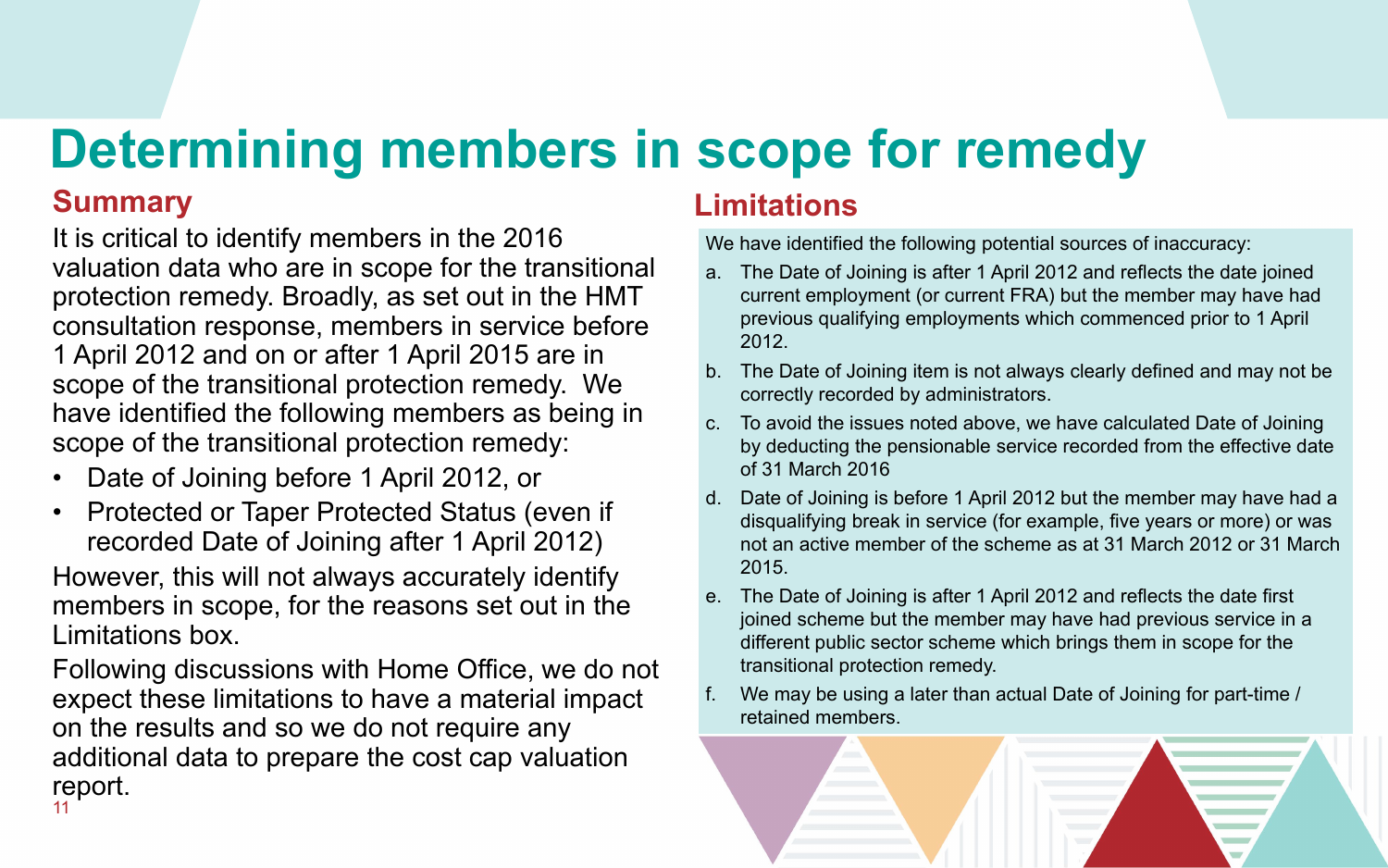Data used is that collected for the valuation as at 31 March 2016. We have not requested any further data since this is not expected to materially alter the results of the valuation and would be a significant undertaking given the multiple administrators.

#### **[Determining members in scope for remedy](#page-16-0)**



# **Summary**

**32,985** Active members as at 31 March 2016

### **[Members in scope for remedy](#page-16-0)**

**27,320** Active members in scope for remedy

**92%**

Of the active membership as at 31 March 2016 is in scope for remedy\*

An impact of between **-1.0% and +1.0%** on the cost cap contribution rate



#### **[Summary of active data as at 2016](#page-17-0)**

**£877.5m**

Active salary roll as at

31 March 2016

\*Based on actual pay

### **[Data uncertainty](#page-17-0)**

There is **residual data uncertainty** in relation to members in scope for remedy which could affect the valuation results.

The sensitivity to the left shows the impact on the cost cap cost of the scheme if 5% more or less active members are eligible for remedy than assumed.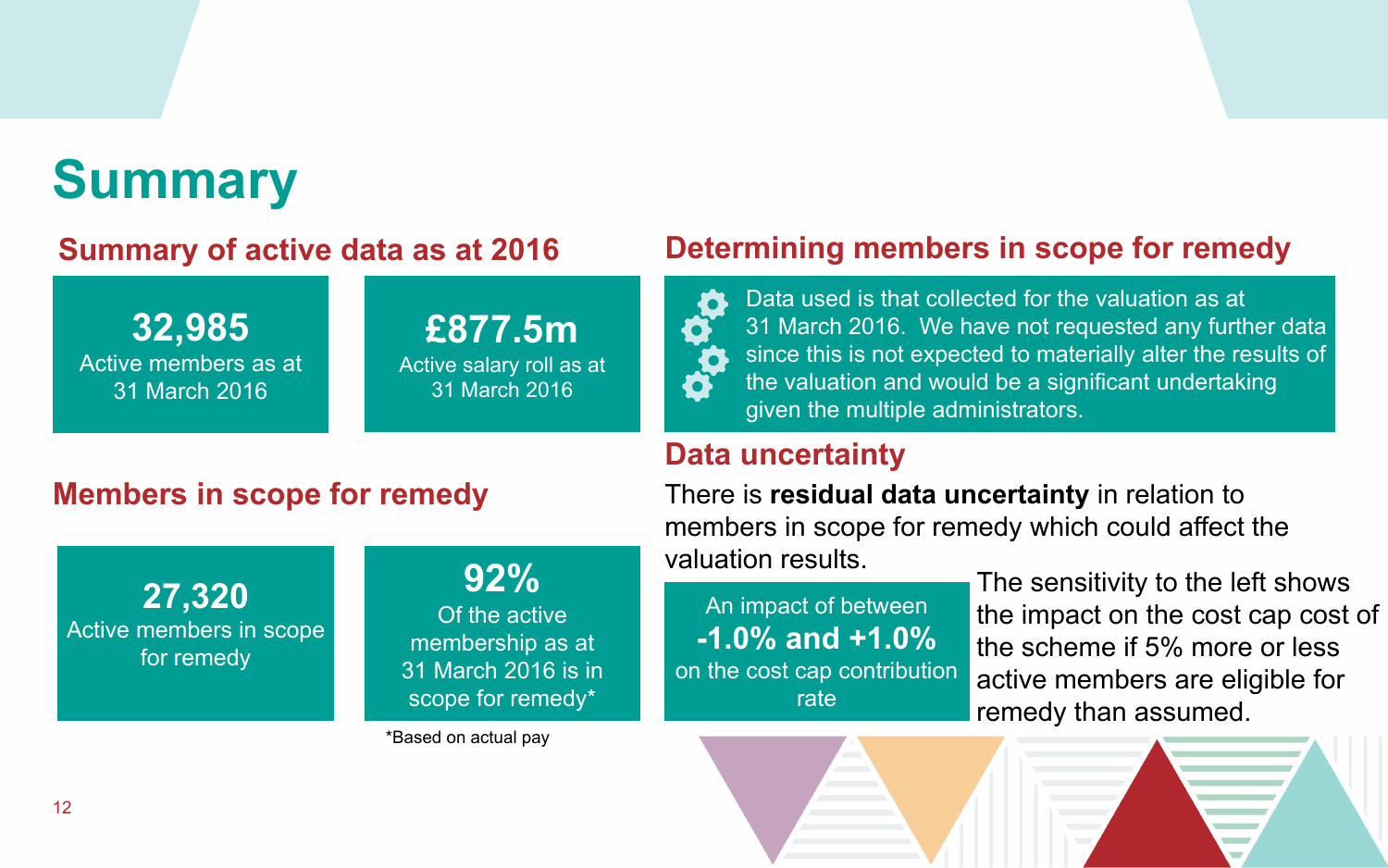#### **Membership in scope for transitional protection remedy**



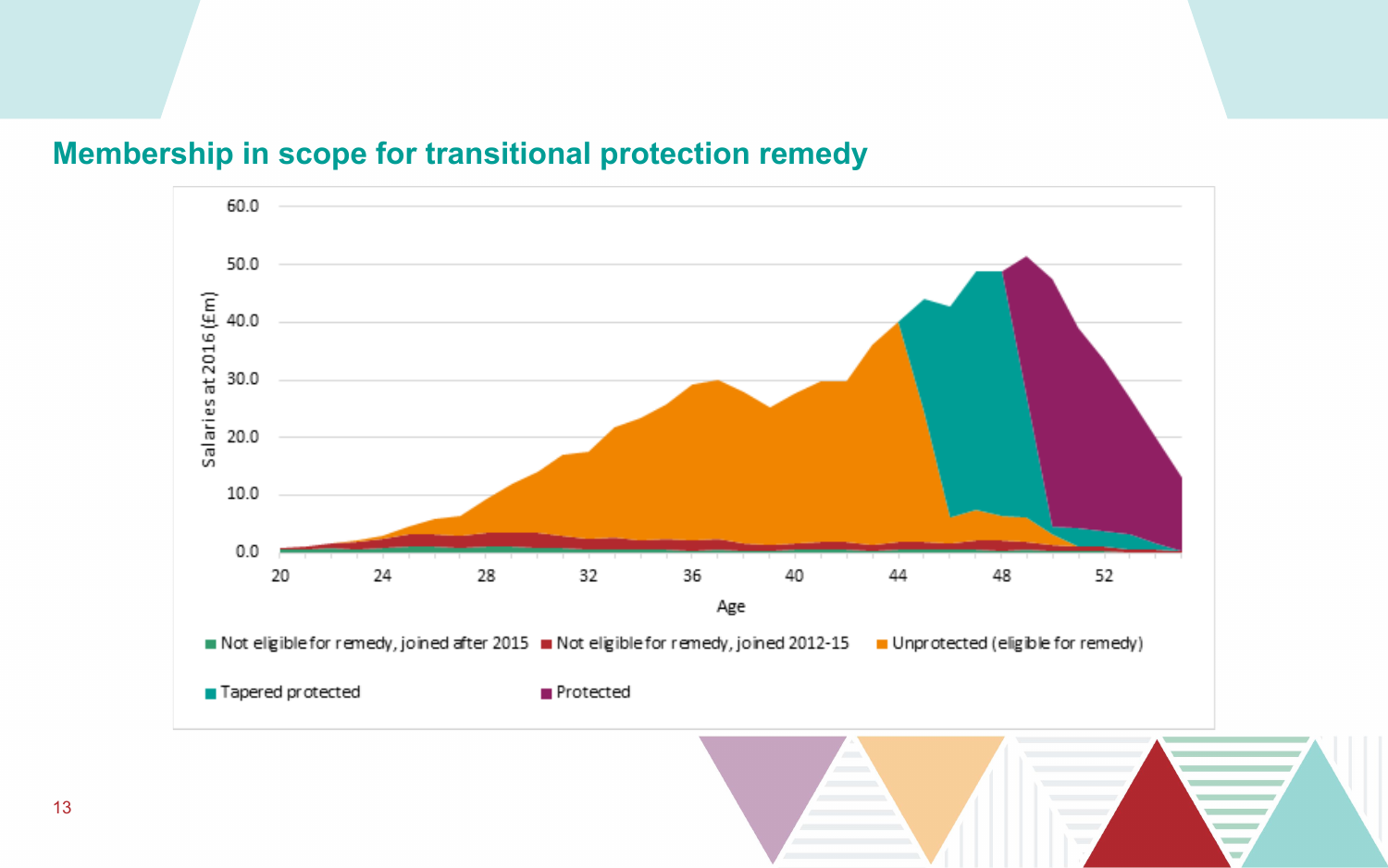#### **Tables of summary statistics at 31 March 2016 – Actives**

#### **Protection status of members as at 31 March 2016**

| <b>Section</b>                                   | <b>Number of</b><br>members | <b>Salary</b><br>£m |
|--------------------------------------------------|-----------------------------|---------------------|
| <b>Protected members</b>                         | 6,212                       | 203.4               |
| <b>Tapered protected</b><br>members              | 5,262                       | 171.6               |
| <b>Eligible unprotected</b><br>members           | 15,846                      | 428.0               |
| Ineligible - joined<br>between 2012-2015         | 4,309                       | 53.6                |
| Ineligible - joined after 1<br><b>April 2015</b> | 1,357                       | 21.0                |
| <b>Total</b>                                     | 32,985                      | 877.5               |

#### **Proportion of members eligible for the transitional protection remedy**



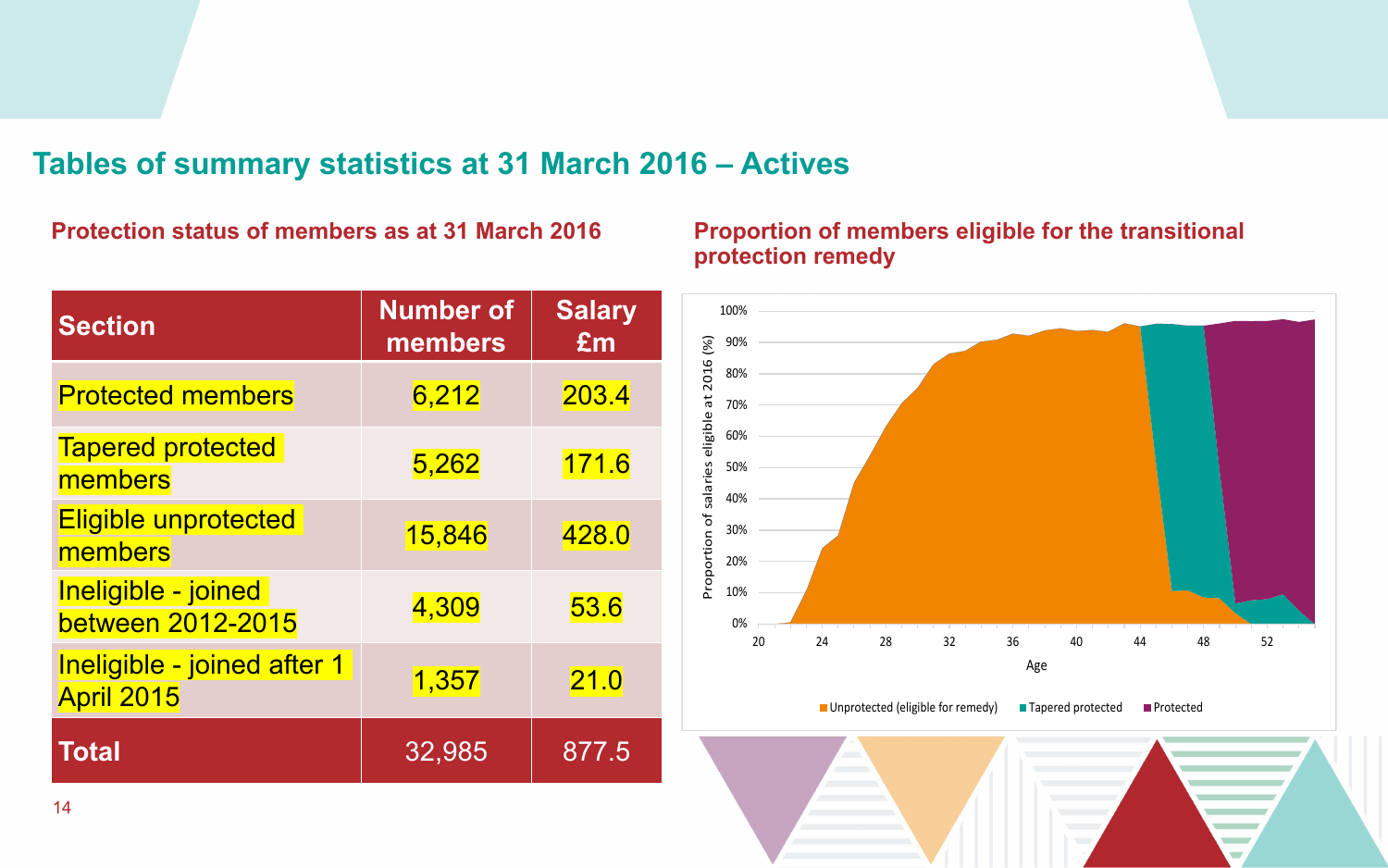# **4. 2016 data: quality and uncertainties**

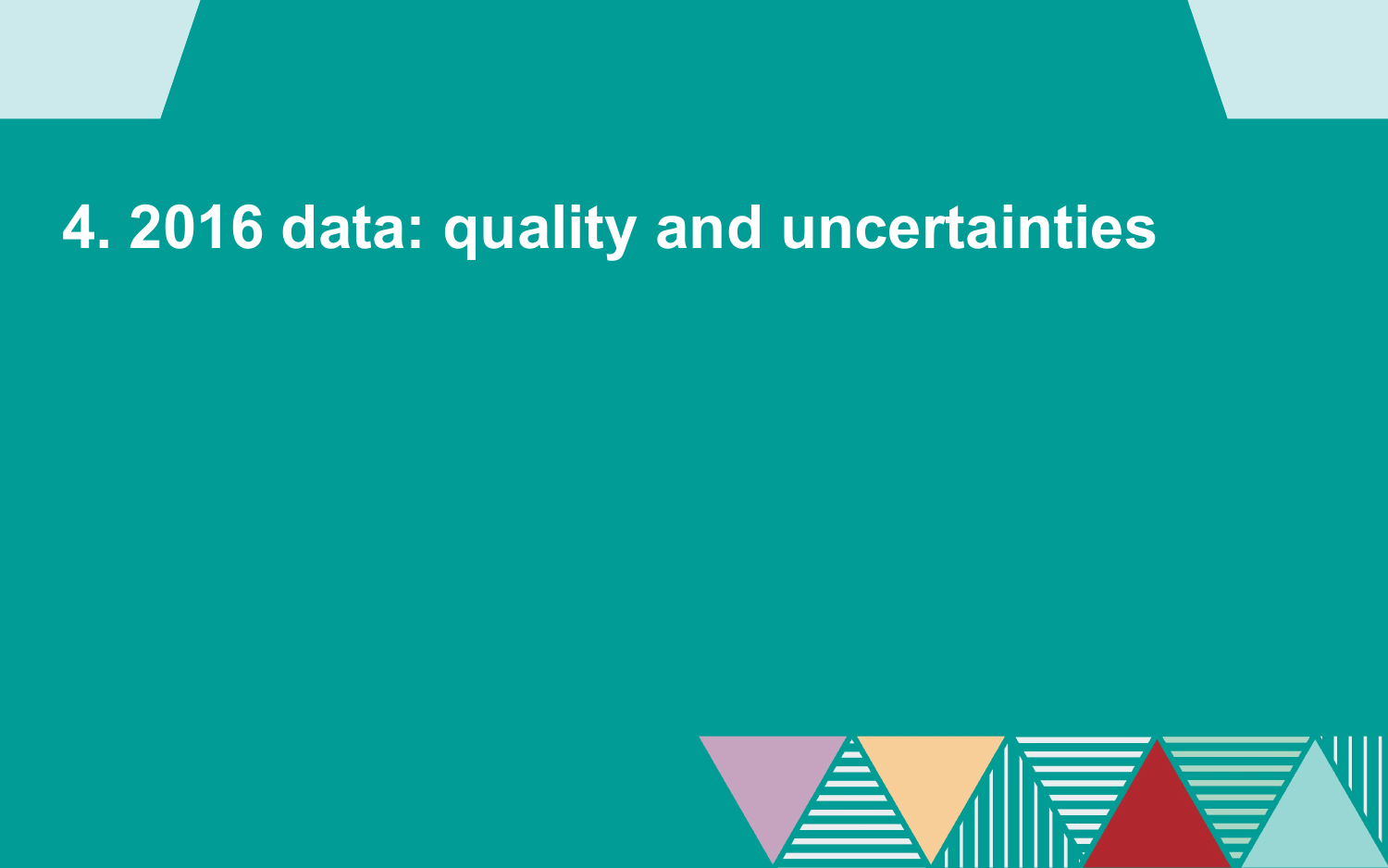### **Active data as at 31 March 2016 Summary statistics**





#### **£26,604 average salary**

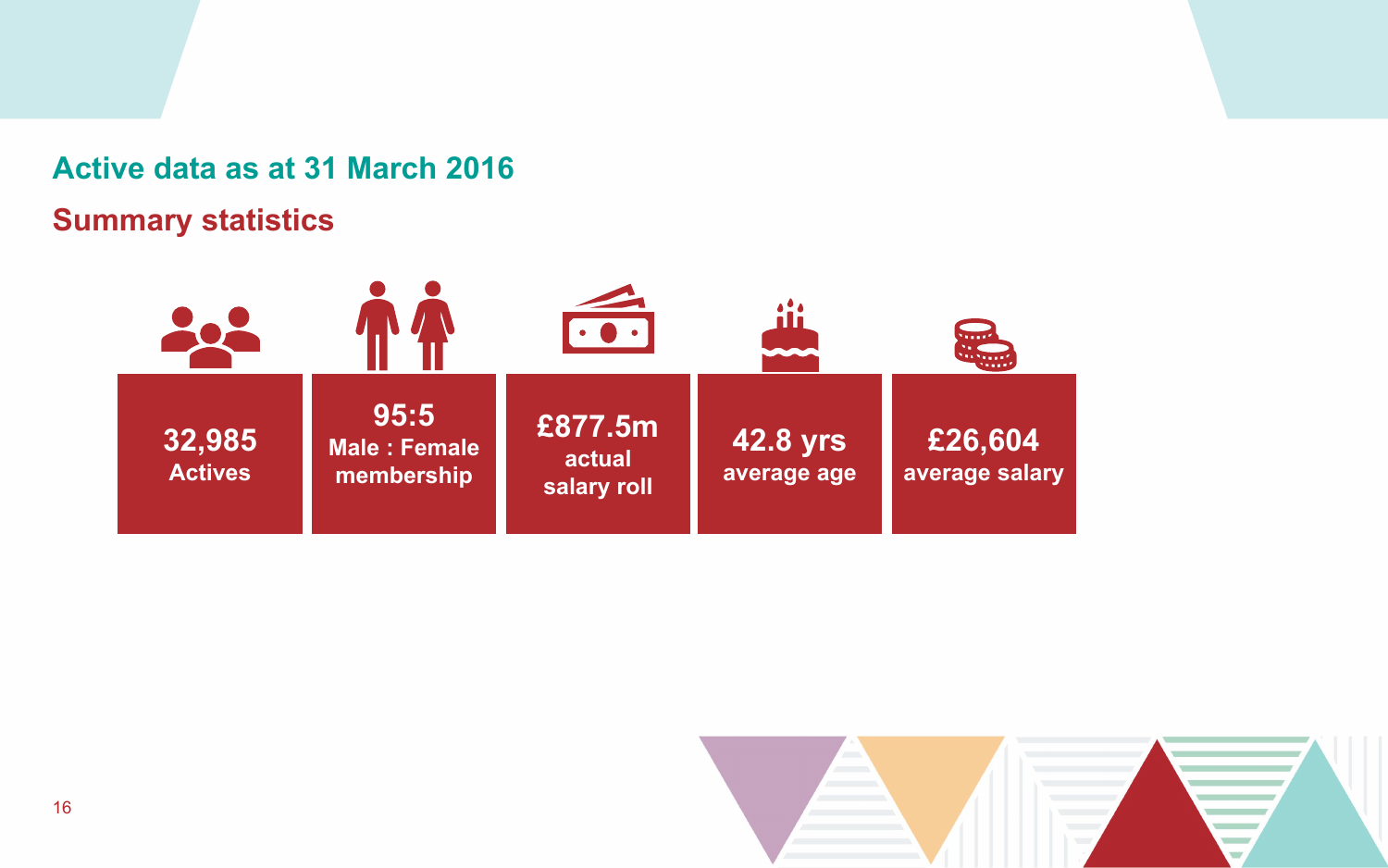# <span id="page-16-0"></span>**Data quality**

#### **2016 valuation data adjustments**

Each FRA, as scheme manager, has designated responsibility for managing and administering the scheme for their members. They were responsible for providing data to GAD in line with our specifications for the 2016 valuation. This was generally reasonable for the purposes of the valuation calculations, however, some aspects of the data were incomplete and/or unreliable for certain elements of our calculations. The results of this valuation therefore rely on assumptions and adjustments in respect of incomplete and/or unreliable data. As stated in our reports dated 28 February 2019, in GAD's opinion these adjustments are reasonable and appropriate for the purpose of this actuarial valuation. However, it should be noted that the results in the 2016 valuation reports might have been different if more reliable data had been available. GAD have subsequently received data for the valuation as at 31 March 2020, and the process of checking that data and reconciling it with data as at 31 March 2016 is ongoing.

#### **Where can I find out more?**

Details of the 2016 valuation data provided including any checks and adjustments made to the data are set out in the 2016 valuation data report. Details of the assumptions made for data uncertainties are set out in Section 3 and Appendix E of the [2016 report on membership data](https://assets.publishing.service.gov.uk/government/uploads/system/uploads/attachment_data/file/818779/Fire_England_Data_report_final_28_Feb_2019.pdf).

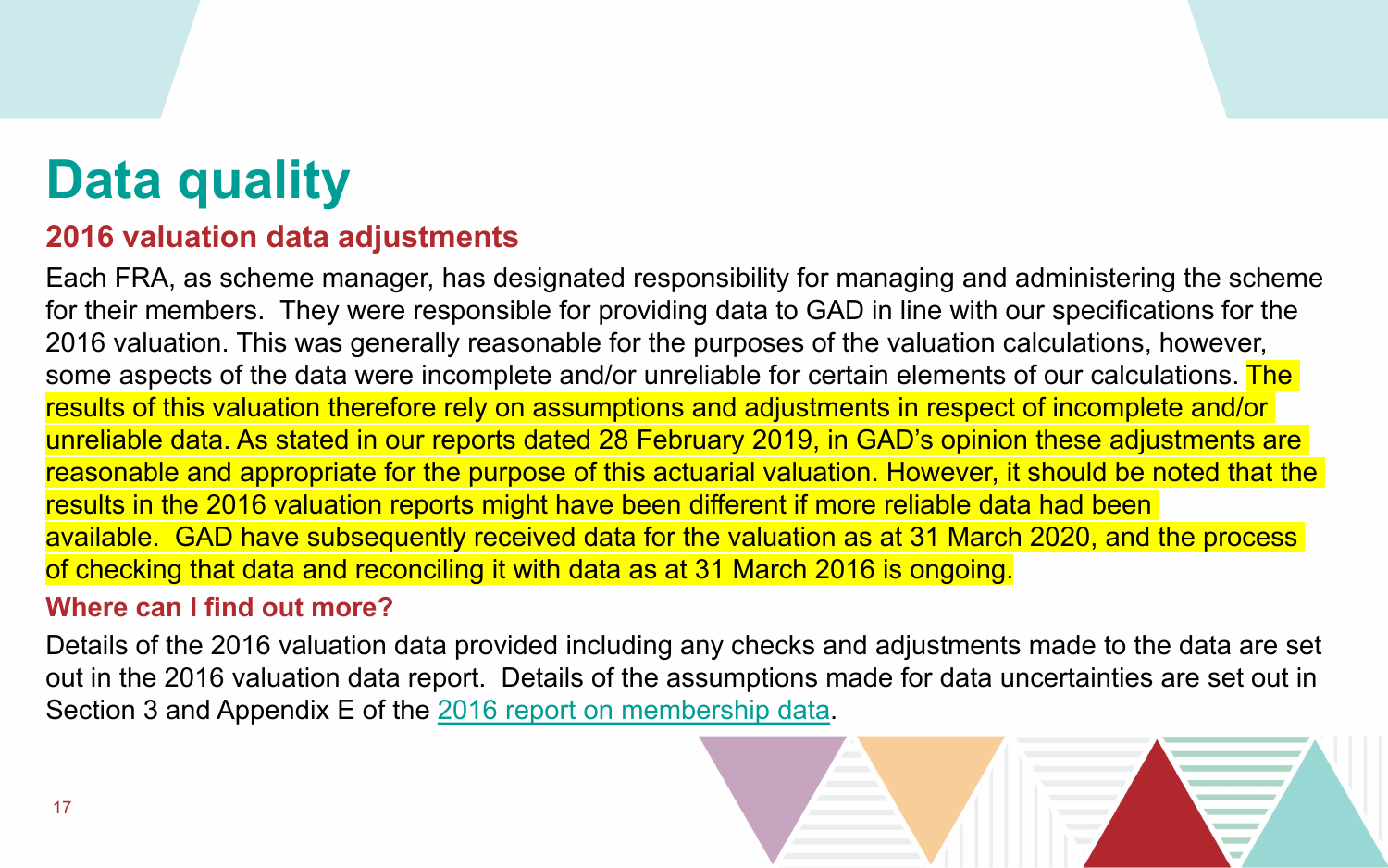# <span id="page-17-0"></span>**5. Reliance and limitations**

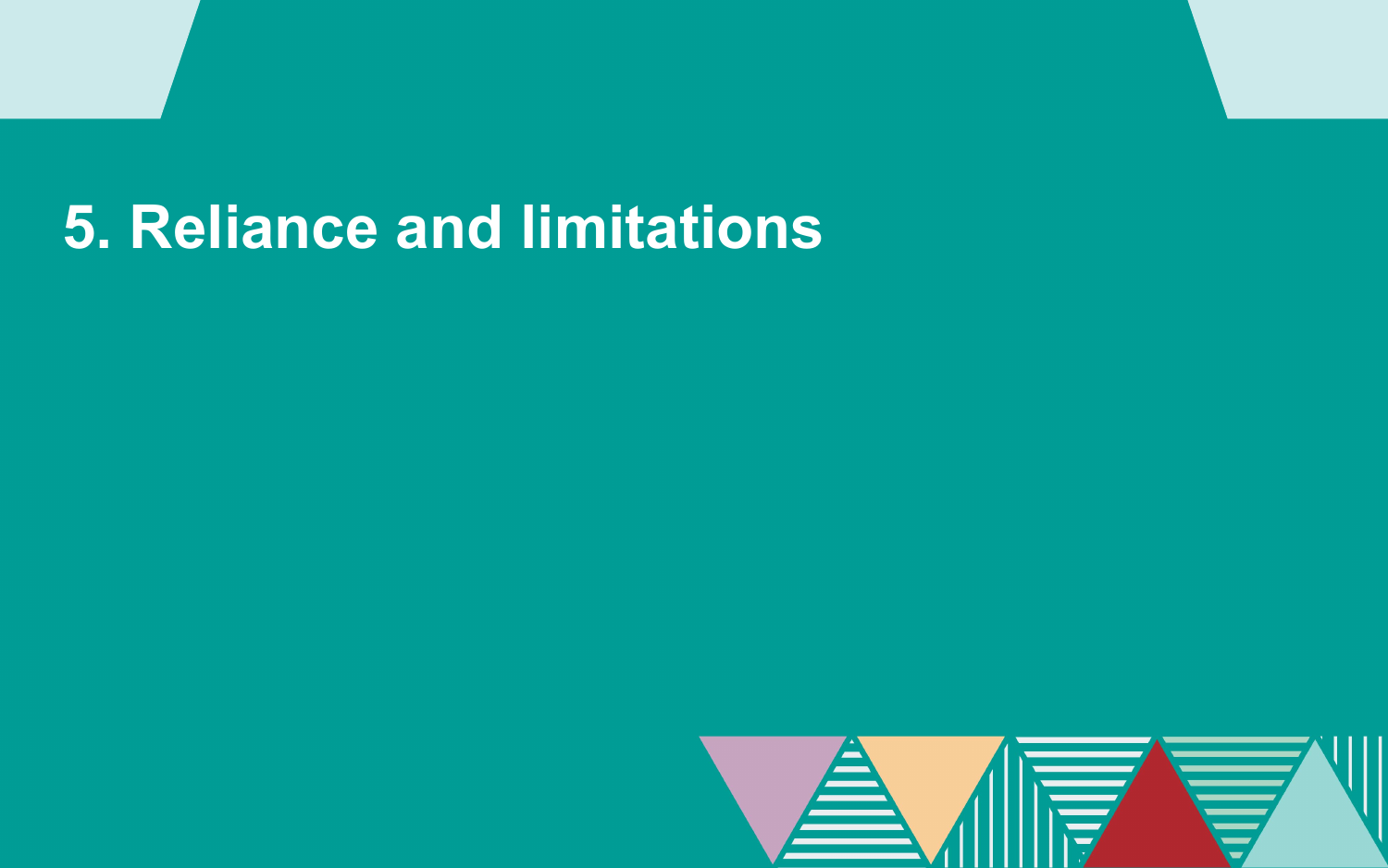# **Limitations**

### **Data**

As set out in the 2016 data report issued on 28 February 2019, GAD has relied on data and other information supplied by each FRA or their appointed administrator as described in the report. GAD has not sought independent verification around its general completeness and accuracy. Any checks that GAD has made are limited to those described in the report, including those relating to the overall reasonableness and consistency of the data. These checks do not represent a full independent audit of the data supplied.

Throughout this report the totals given for summed data may not be exactly the same as the sum of the components shown due to rounding effects.

#### **Macro-level risks**

The Directions permit changes to the 2016 valuation data and assumptions only as a direct result of the impact of the transitional protection remedy. In preparing this advice, we have therefore not made any adjustments for material macro-level risks or uncertainties, such as climate-related risk.



- 
- 
- 
- 
-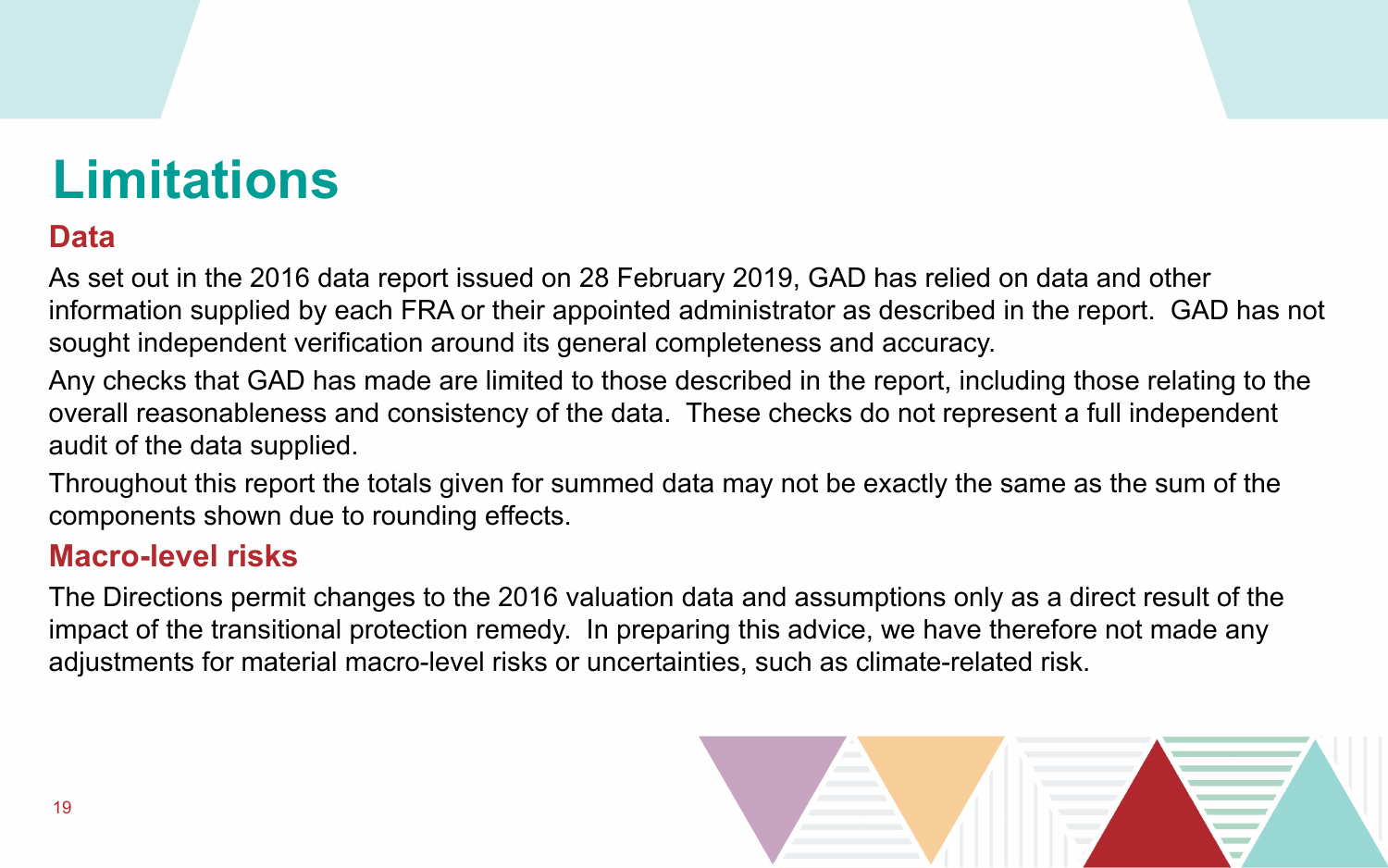#### **Compliance statement**

This report has been prepared in accordance with the applicable Technical Actuarial Standards: TAS 100 and TAS 300 issued by the Financial Reporting Council (FRC). The FRC sets technical standards for actuarial work in the UK.





## **Reliance**

#### **Reliance and sharing**

This report has been prepared for the use of Home Office and will be made available to the Scheme Advisory Board.

No other person or third party is entitled to place any reliance on the contents of this report, except to any extent explicitly stated herein. GAD has no liability to any person or third party for any action taken or for any failure to act, either in whole or in part, on the basis of this report.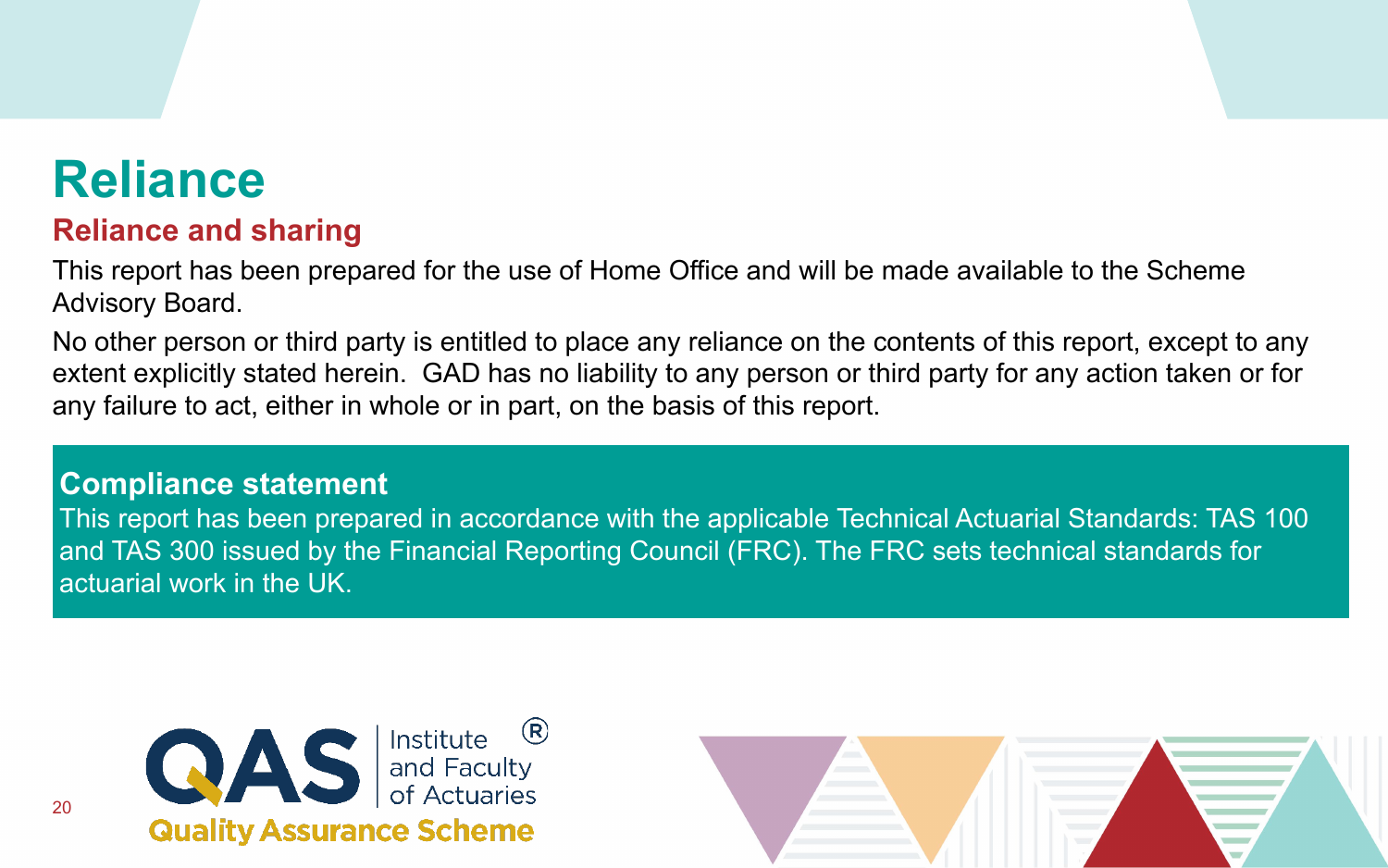# <span id="page-20-0"></span>**Appendix 1: Assumptions**











































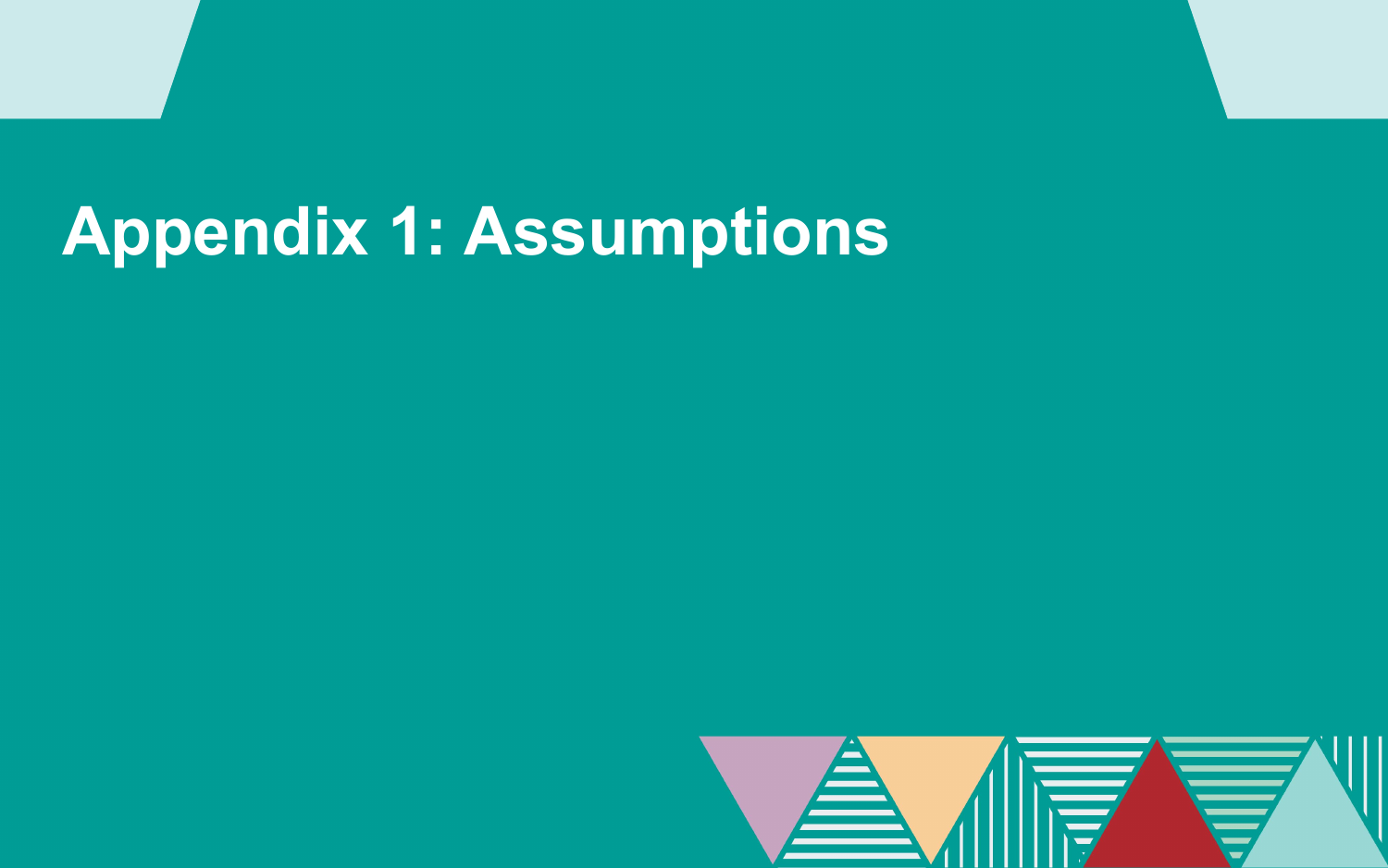## **Appendix 1A: Direction requirements**

The Directions require that assumptions set by HO used in the 2016 cost cap valuation report must be the same as those adopted in the 2016 valuation reports signed in early 2019, **unless those assumptions are not best estimates or are insufficient for the purpose as a direct result of the impact of the transitional protection remedy** [Direction 55].

Where this applies, HO must determine new assumptions:

- having obtained advice from GAD
- following such consultation of such persons (or representatives of such persons) as HO considers appropriate
- that are best estimates, and do not include margins for prudence or optimism
- that have regard to:
	- previous valuation assumptions
	- the analysis of demographic experience in the 2016 valuation report
	- relevant data from any other source
	- any emerging evidence about historic long term trends or long term trends expected in the future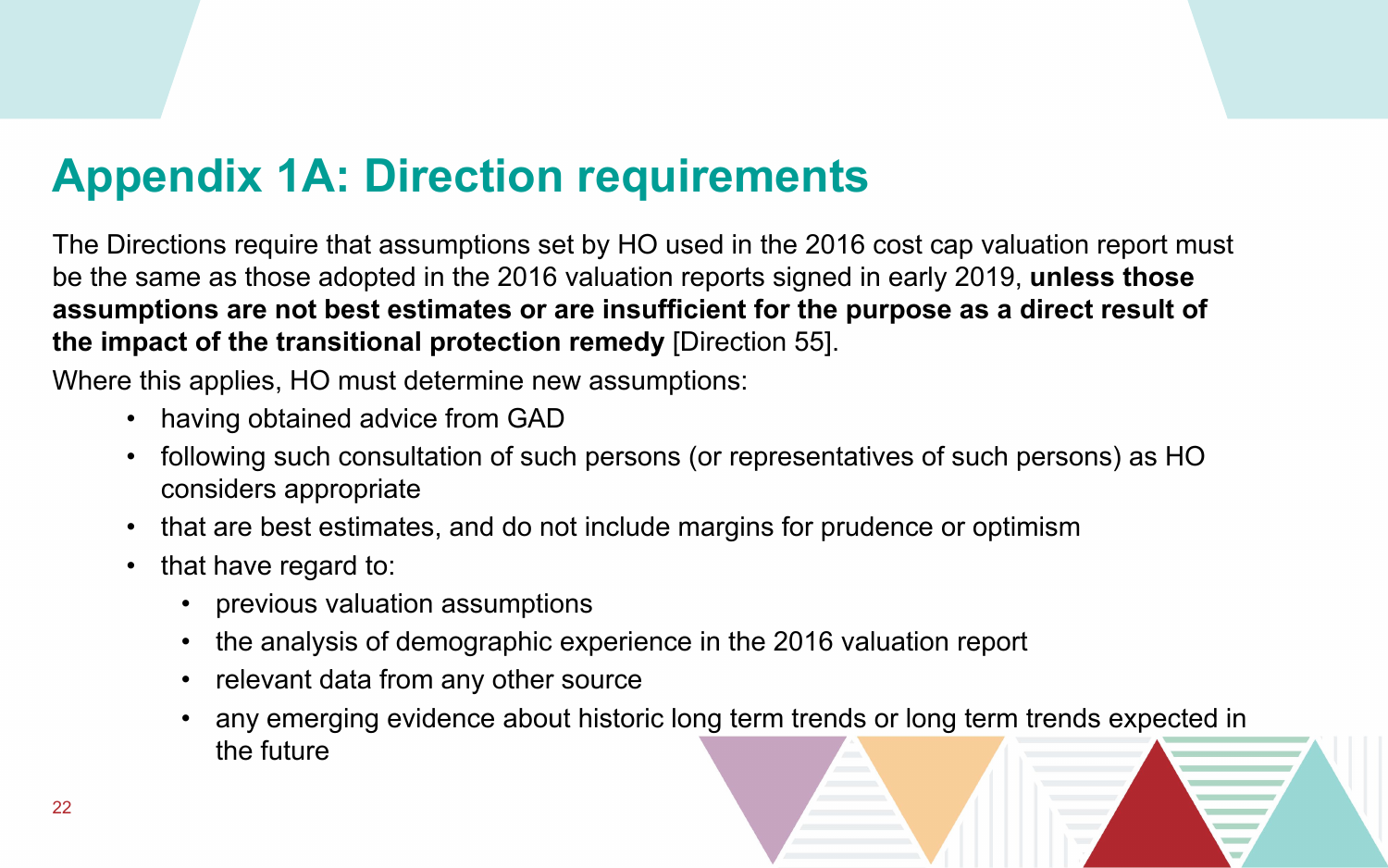## **Appendix 1B: Assumptions not affected by remedy**

The following summarises assumptions set by the department which we have not considered further as part of this work on the basis that we see no reason why they would be inappropriate as a direct result of the transitional protection remedy:

- Mortality before and after retirement
- Ill-health retirement
- Proportion married / partnered
- Age differences between spouses / partners
- Commutation of pension for a lump sum

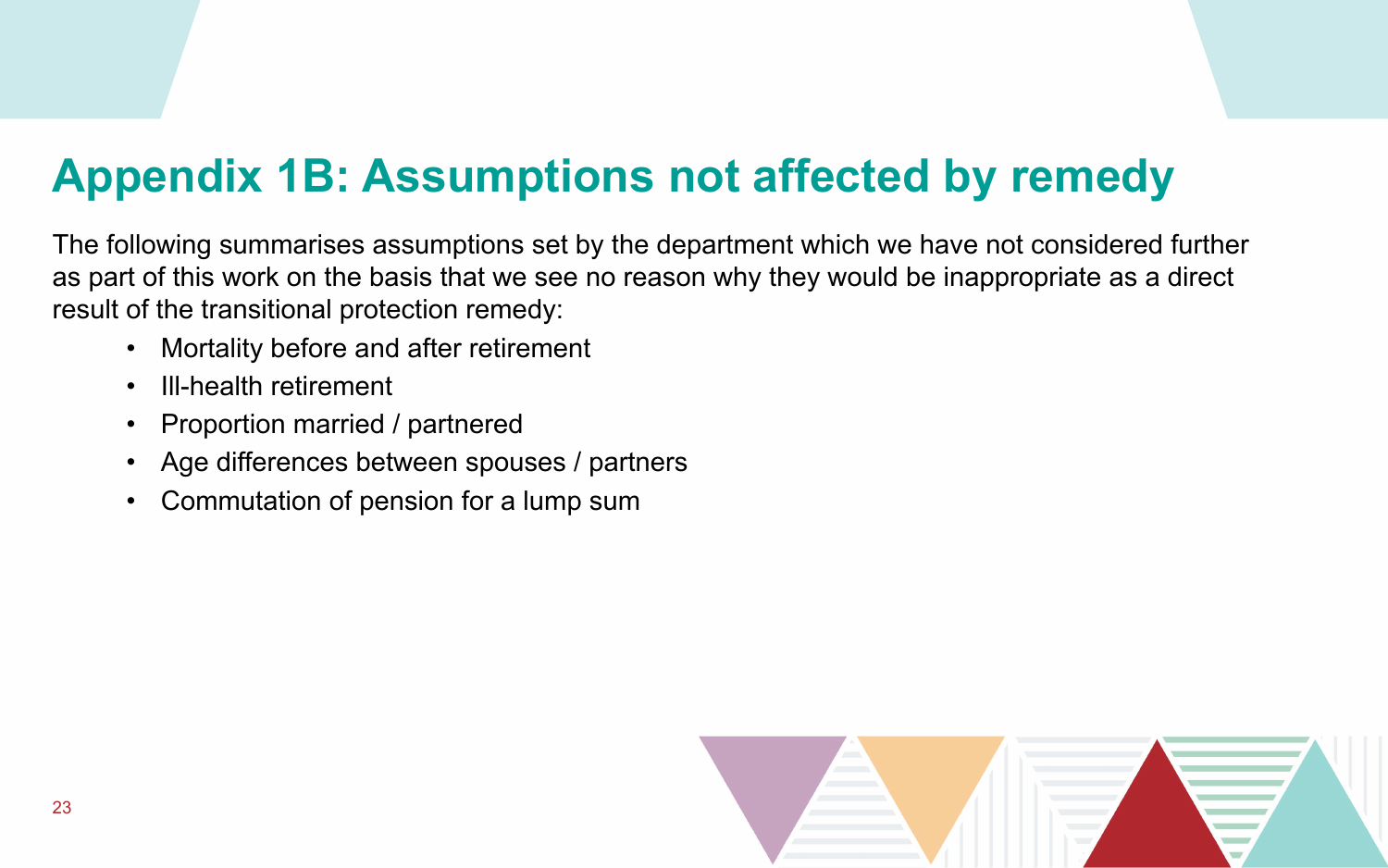## **Appendix 1C: Age retirement**

#### **2016 retirement assumption**

The original 2016 age retirement assumptions for the 1992 Scheme distinguished between members depending on protection status and service:

#### **Potential member behaviour**

As a result of the transitional protection remedy, those in scope for remedy have the option of taking 1992 Scheme benefits for service up to 2022. Therefore, unprotected members with lower service in 2012 may retire with a greater proportion of 1992 Scheme benefits than previously expected and might be expected to behave more like protected members and retire earlier.

at on reaching 30 years' service (all age  $60)$ 

efore age 55, many at the later of age the (all assumed to retire by age 60).



| <b>1992 Scheme Membership Group</b>                                                                                | <b>Retirement Assumptions</b>                            |
|--------------------------------------------------------------------------------------------------------------------|----------------------------------------------------------|
| Protected members, tapered members and<br>unprotected members with more than 16 years'<br>service at 31 March 2012 | Many members retire at or<br>assumed to retire by age 6  |
| Unprotected members with less than 16 years'<br>service at 31 March 2012                                           | No members retire before<br>55 or 30 years' service (all |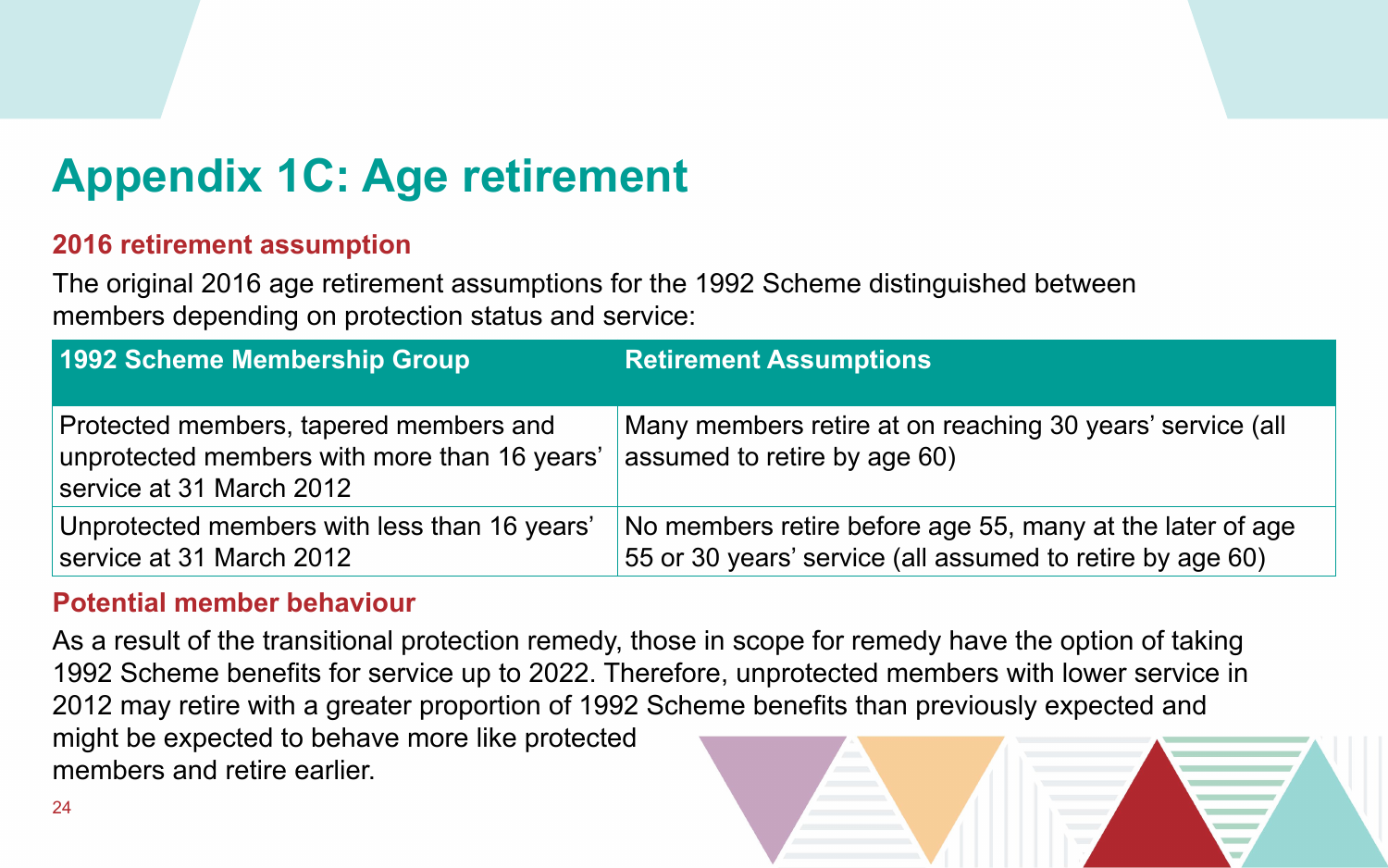#### **Analysis**

We have considered adjusting retirement patterns for 1992 Scheme unprotected members with less service to consider the impact of these members retiring when they reach 30 years' of service, regardless of age at this date.

Our analysis has shown the impact of a best estimate change in the retirement assumption would be immaterial to the results of this valuation. The increase in value for the final salary element of the pension being taken earlier is offset by the reduced cost of the 2015 Scheme pension element being taken before age 55 and therefore subject to a deferred retirement age of SPA. In the hypothetical scenario where all members change behaviour exactly when it increases the cost of remedy there would be a small but material increase in the cost, but this is the unique scenario that maximises costs and we do not regard it as best estimate.

We recommend that the existing age retirement assumptions continue to be adopted.

For the 2006 Scheme there is a single retirement assumption which covers all protected, tapered and unprotected members. We recommend no change to this assumption.

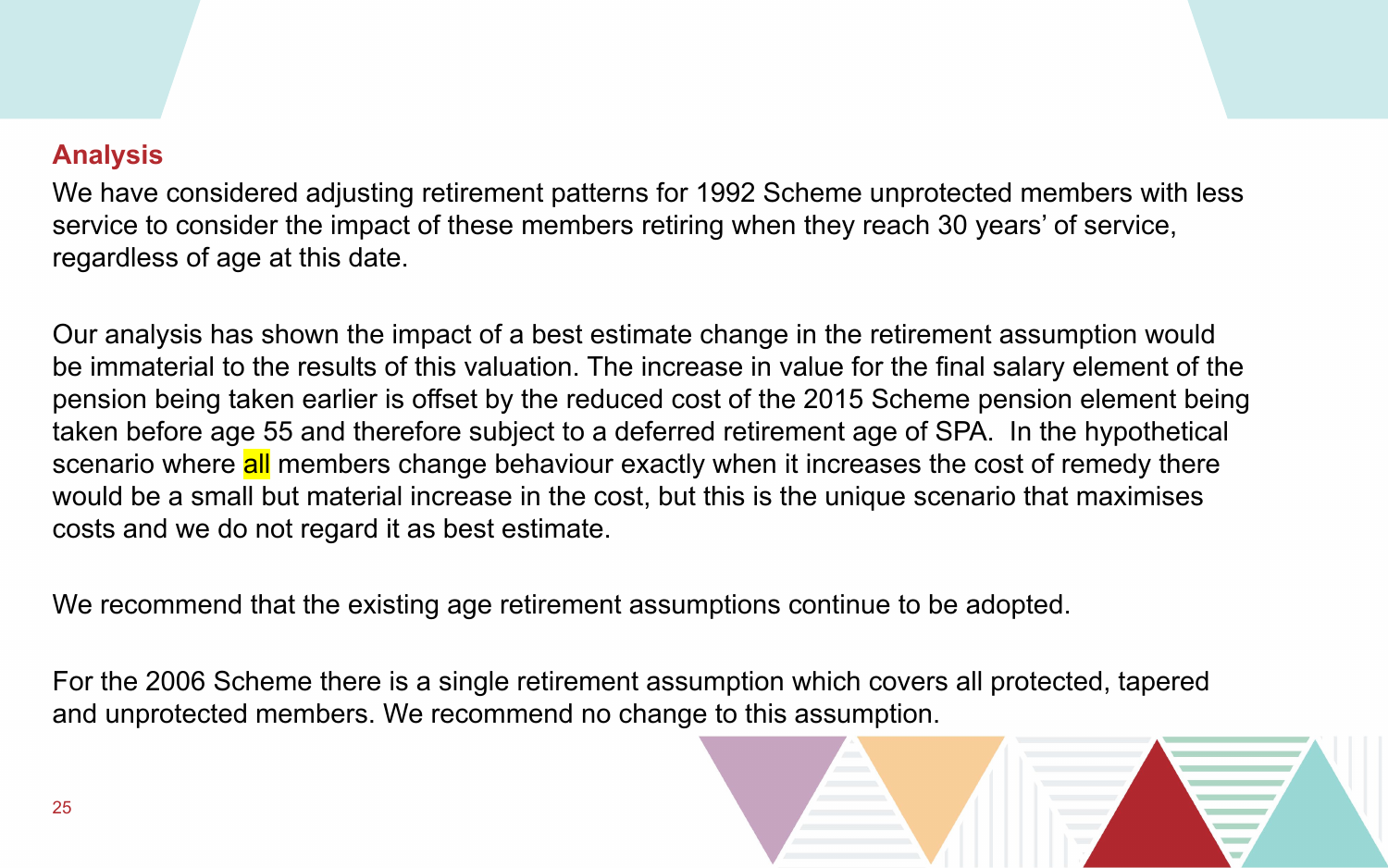### **Appendix 1D: Salary scales**

For the purposes of an actuarial valuation, it can be appropriate to set a long-term assumption that reflects the 'average' expected experience of scheme members. However, this does not take account of more granular variations in pay growth, which may impact on the valuation of an underpin.

#### **Analysis**

We recommend retaining the original salary scale assumptions.

The original 2016 valuation assumptions only differentiate between regular and retained firefighter members.

We have therefore investigated whether adopting three alternative salary scales (low/medium/high) and applying these to the population in-scope of the transitional protection remedy of a typical scheme would materially impact on the transitional protection remedy cost. Our analysis has shown the impact of such a change in the salary assumption would be immaterial to the results of this valuation.

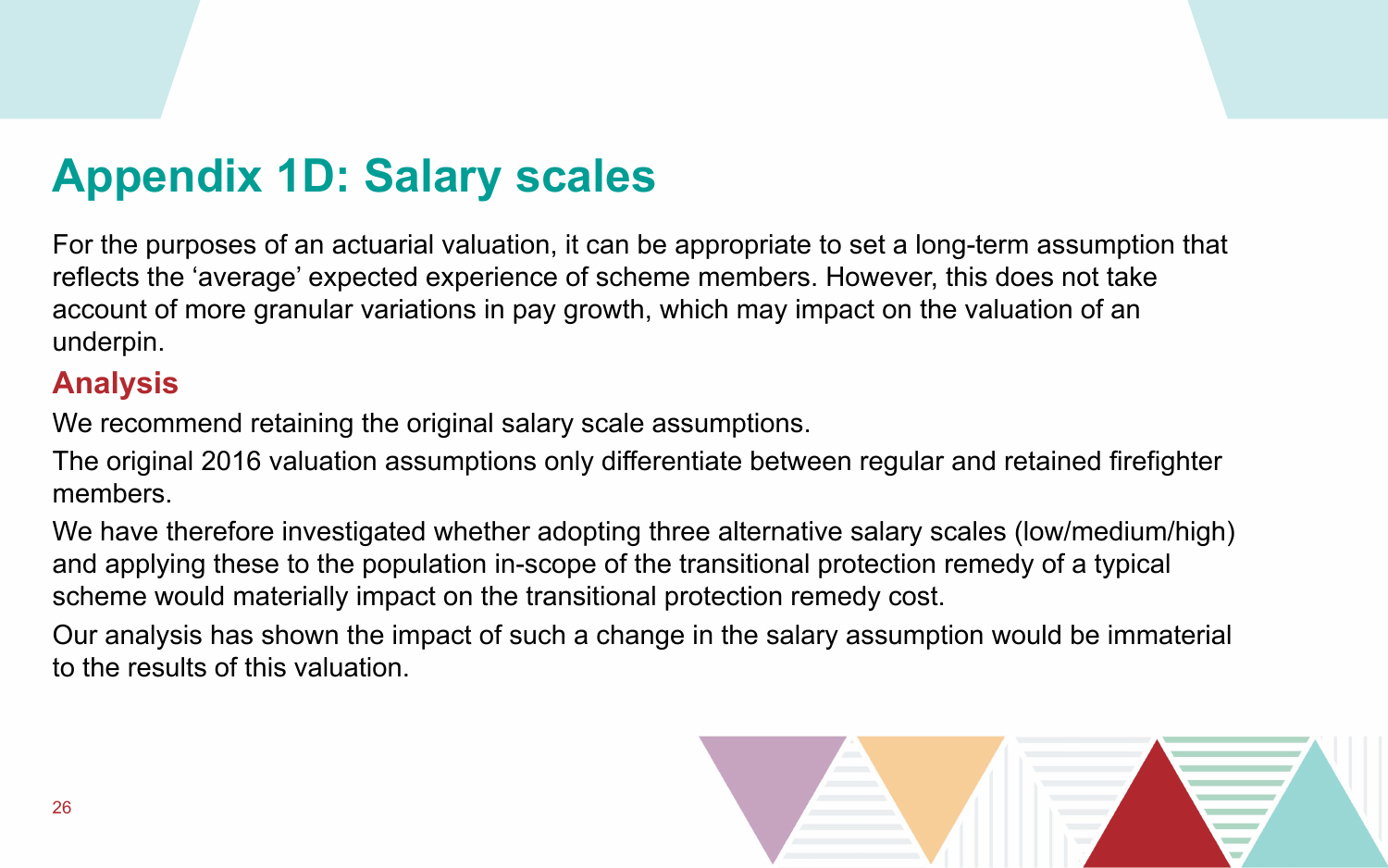## **Appendix 1E: Withdrawal**

Like salary scales, different groups of members may have withdrawal rates that are higher or lower than the average adopted at the 2016 valuation. In theory, this could affect the cost of the transitional protection remedy.

### **Analysis**

Although it would be possible to further refine the withdrawal assumption by splitting the population into groups (low withdrawal rates, medium withdrawal rates, high withdrawal rates), we would not suggest further work in this area because:

- The analysis we have carried out on salary scales indicates the impacts of changes to salary scale are immaterial. Sensitivity analysis indicates that the transitional protection remedy cost is less sensitive to withdrawals than salary scales.
- The existing withdrawal assumption provides for a probability distribution of withdrawals at each future age, which is more refined than the existing salary scale assumptions and therefore should already better reflect differences between members than the salary scale assumptions.

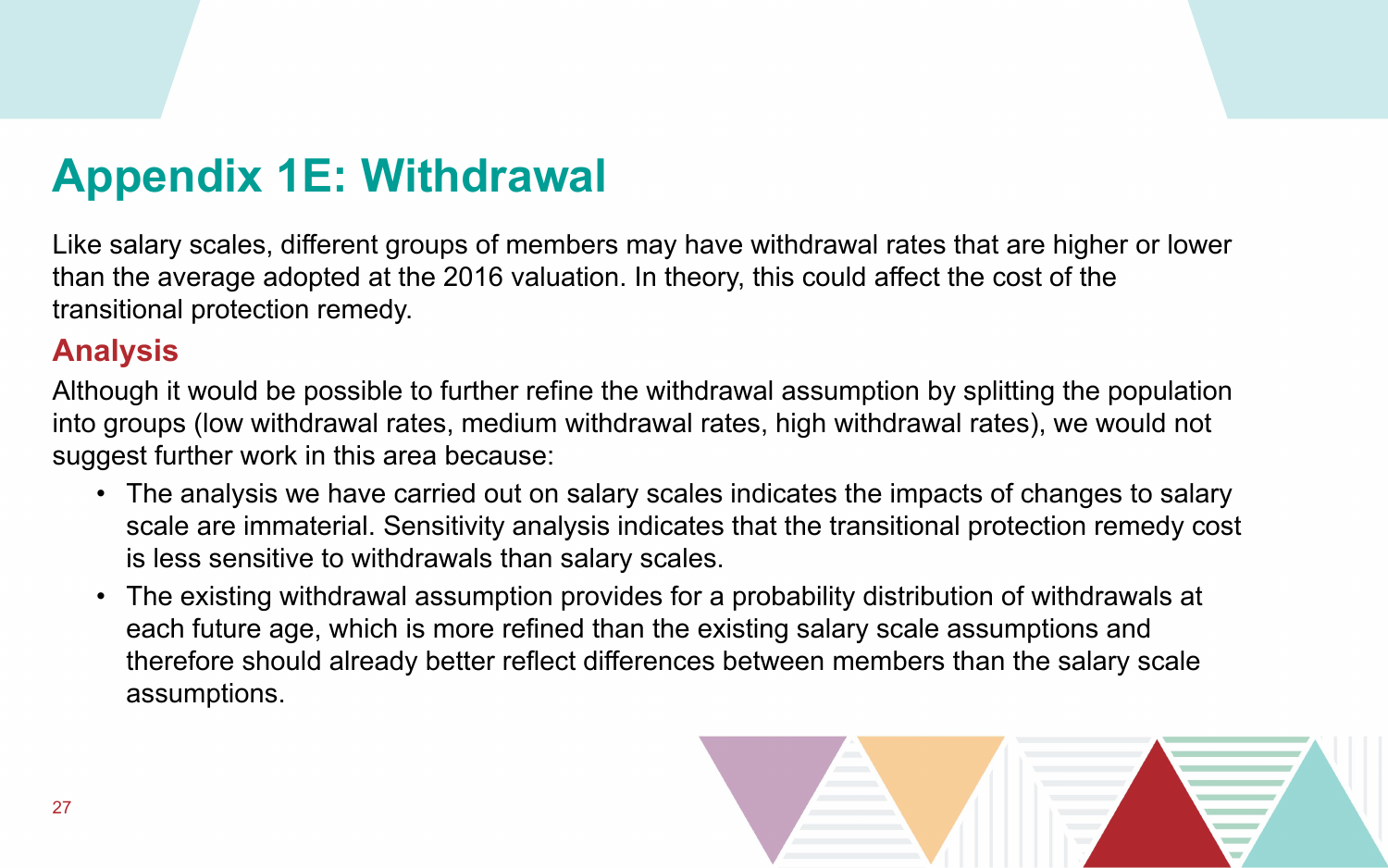### **Appendix 1F: Turnover**

'Turnover' is a collective term for the set of assumptions we use to project a population of active members. As part of this valuation, we will project the number of members who are eligible for the transitional protection remedy from the data as at 31 March 2016 out to 31 March 2022. At the 2016 valuation for the purposes of spreading any past service surplus or deficit, it was assumed that the size of the workforce reduced, consistent with the future payroll estimates provided by HO to OBR.

The assumption about workforce reductions adopted at the 2016 valuation is insufficiently detailed to calculate the cost of remedy, because the assumptions adopted at the 2016 valuation did not specify whether the workforce reductions were due to increased member exits or reductions in recruitment (so retirees and other leavers were not replaced by new entrants). We recommend an assumption that the workforce reductions have a proportionate impact on the cost of remedy, by assuming that under the assumed workforce reductions some members in scope of remedy leave earlier than currently assumed in the long term valuation assumptions.

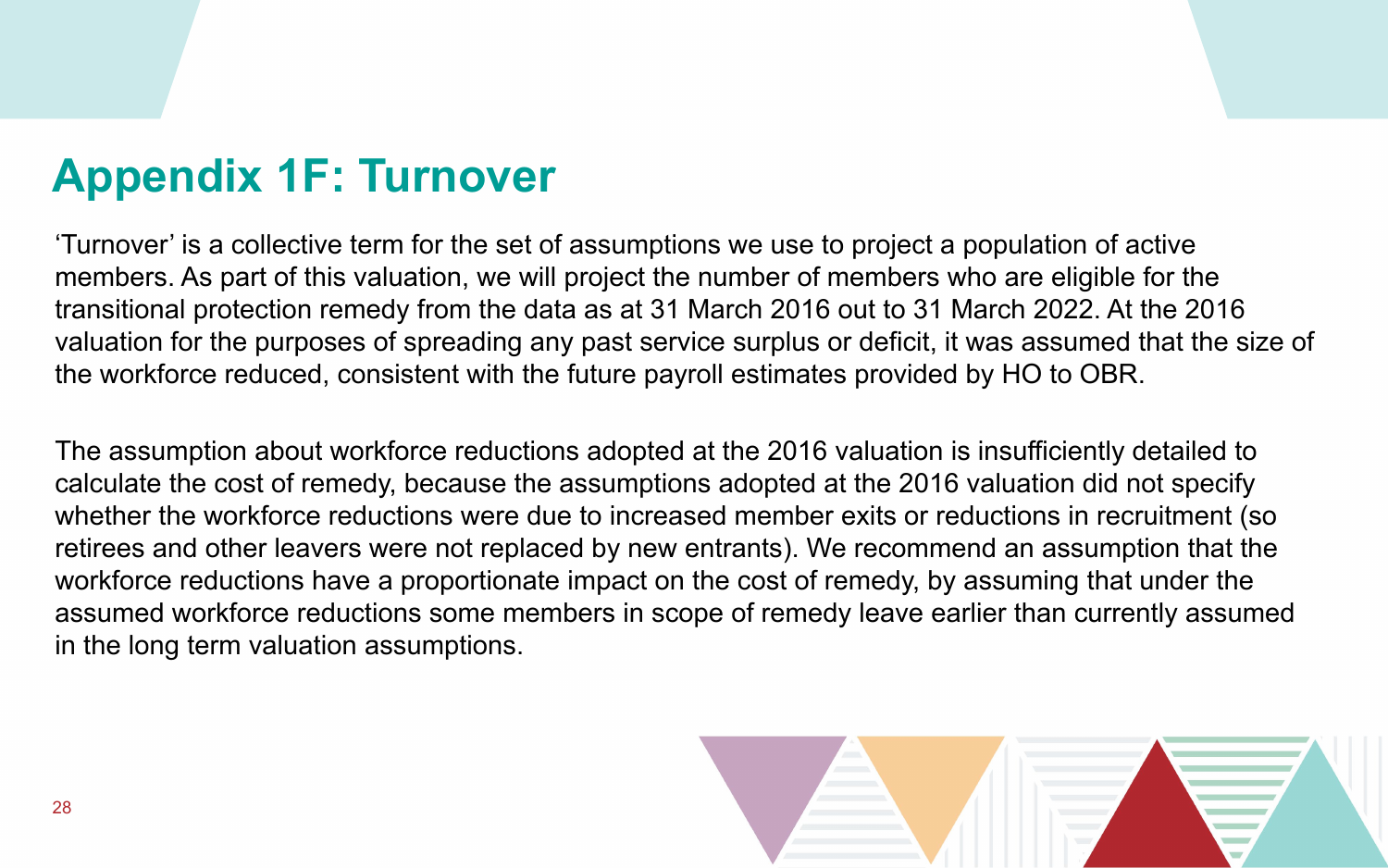#### **Analysis**

We recommend applying a. reduction of 12% to the remedy cost calculated based on the long term assumptions adopted at the 2016 valuation. This is in proportion to the reduction in workforce size from 2016 to 2019-23 assumed at the 2016 valuation.

The assumption that the reductions in the size of the workforce will reduce remedy costs over the remedy period 2015-22 in proportion to the reduction in payroll from 2016 to 2019-23 is necessarily broad brush, noting in particular the different time periods. In some cases reducing the size of the workforce will have no impact on remedy costs (eg exits of members who joined after 2012, or reduced recruitment), but in other cases the impact on remedy cost of an exit will be much higher than the impact on pay (for example, due to the break in the final salary link). This assumption is intended to be best estimate, and does not include margins for prudence or optimism.

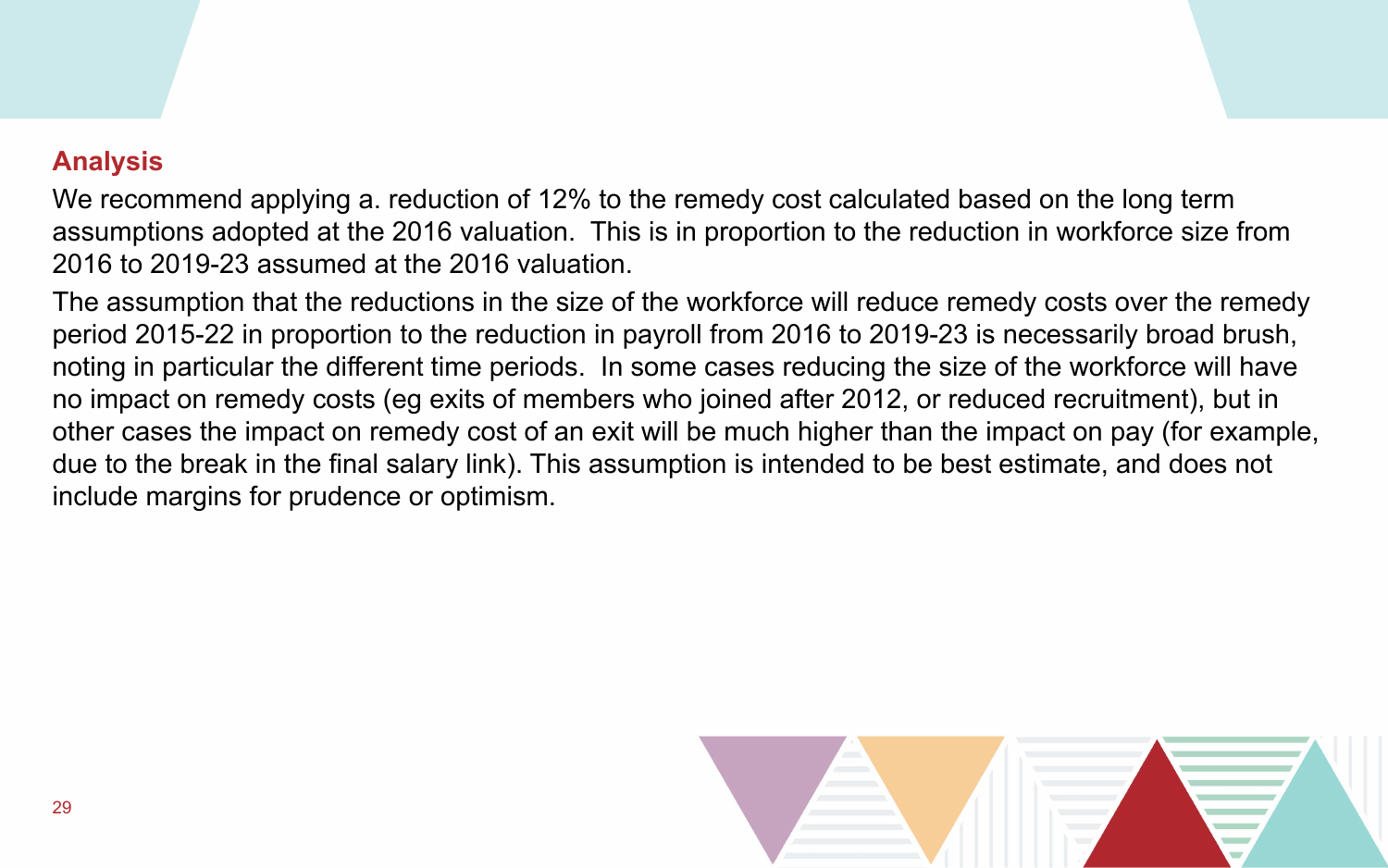# **Appendix 2: Methodology**

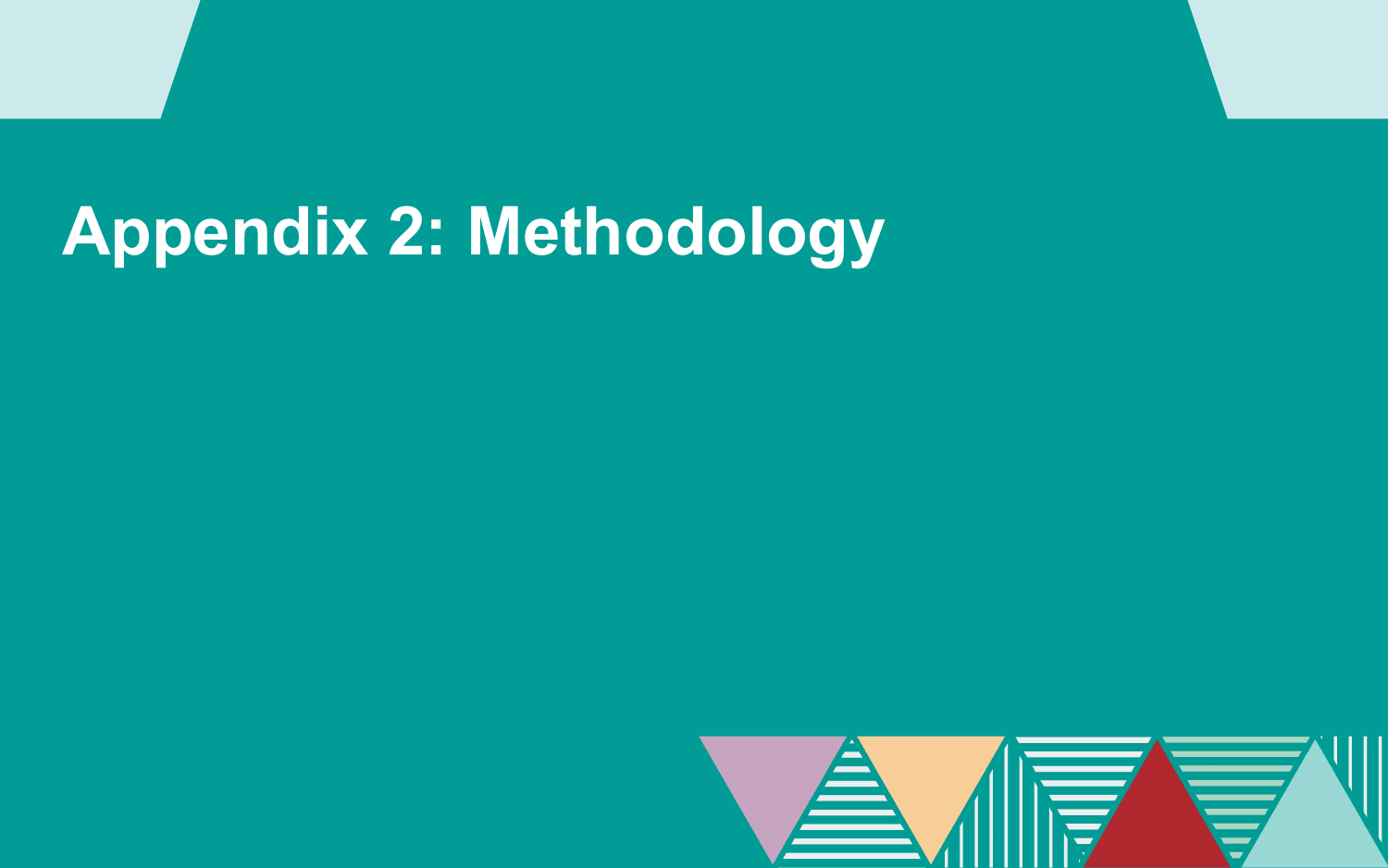## **Appendix 2A: Materiality limits**

In preparing the valuation results, we may adopt specific simplifications provided they are not expected in aggregate to have a material impact on the valuation results. In this context, we propose that an estimated aggregate **impact of less than 0.25% of pay** would be regarded as immaterial. HO should let us know if they would like us to work to an alternative materiality limit; in particular it may be appropriate to work to a tighter limit if the valuation results are close to the cost cap ceiling or floor. **Details**

The impact of a simplification is the estimated difference between the valuation results (as calculated using the simplification) and the valuation results if calculated in full detail. Such simplifications may relate to the data requested, the form of assumptions adopted, or the calculations performed. For example, the liabilities in respect of historic added years contracts may be sufficiently small that it would be disproportionate to value them in the same level of details as other liabilities, so we may adopt simplifications.

Note that the data used and the assumptions adopted have a much greater impact on the valuation results. These impacts are discussed at chapter 4 of the [2016 valuation report,](https://assets.publishing.service.gov.uk/government/uploads/system/uploads/attachment_data/file/818798/Fire_England_Valuation_report_Final_28_Feb_2019.pdf) and for example a decrease in the discount rate of 0.25% pa would increase the employer contribution rate by 11.1% of pay.

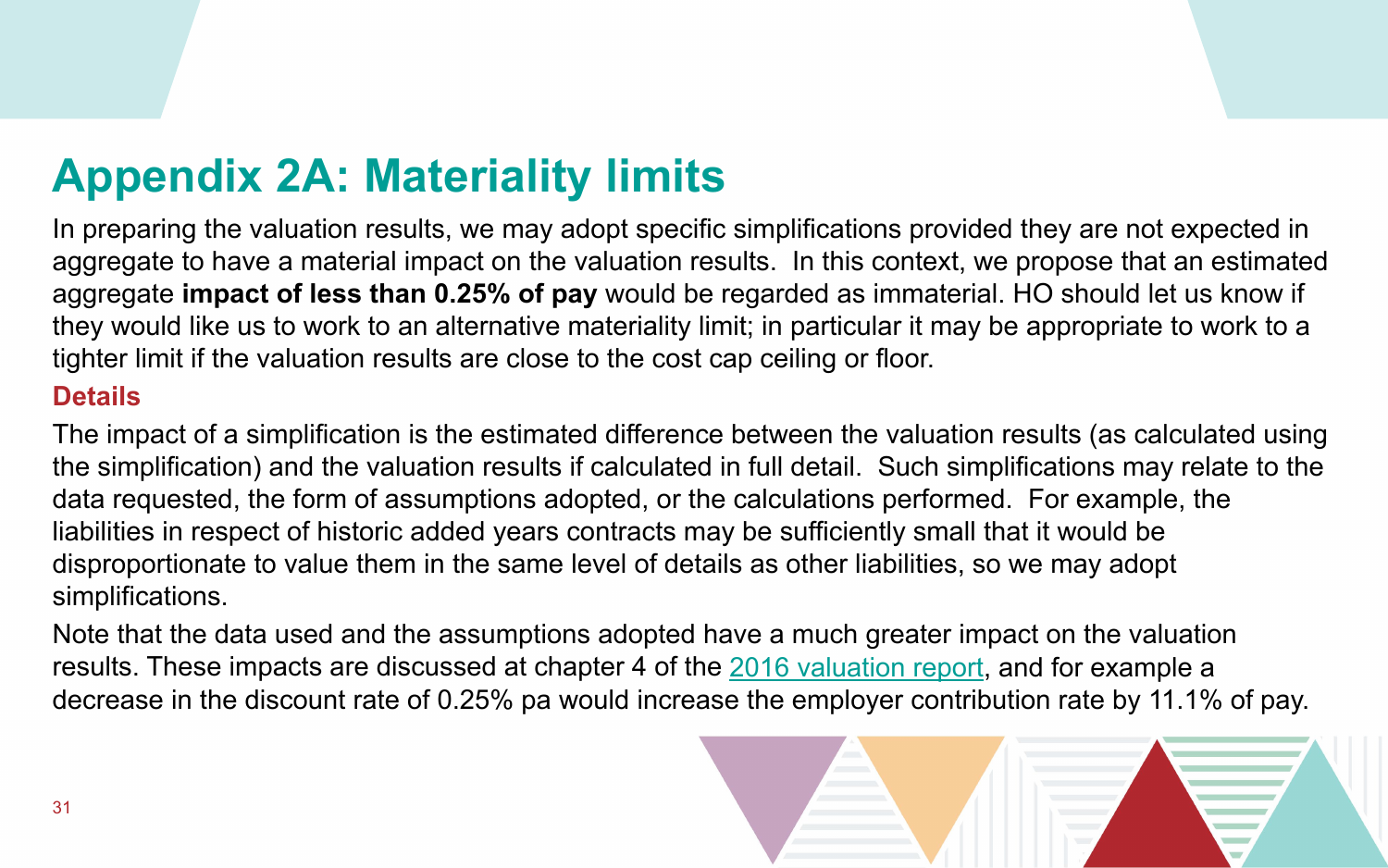### **Appendix 2B: Member choice**

Under the Directions, eligible members accrue benefits in the pre-2015 final salary scheme, with the assumed right to choose on benefit crystallisation to have accrued pension benefits for the remedy period either in that pre-2015 scheme or in the post-2015 CARE scheme. We assume that on benefit crystallisation the member takes the higher valued benefit.

#### **Details**

We have valued the remedy benefits by projecting the member's benefits for the remedy period in both the pre-2015 final salary scheme and the post-2015 CARE scheme. Benefits are valued in each contingency (eg retirement or death) for each eligible individual, using the same demographic assumptions (eg retirement ages) for both the pre-2015 and post-2015 scheme. The higher valued benefits for each individual in each contingency are chosen.

Note that when choosing the pre-2015 and post-2015 scheme, exits at different ages (eg retirement between ages 55 and 60) are considered together, and no account is taken of any offsetting costs / savings (eg if the pre-2015 scheme were more valuable on retirement at 55, but the post-2015 scheme were more valuable on retirement at age 60). We are content that any such offsetting costs / savings are immaterial, given the design of the schemes.

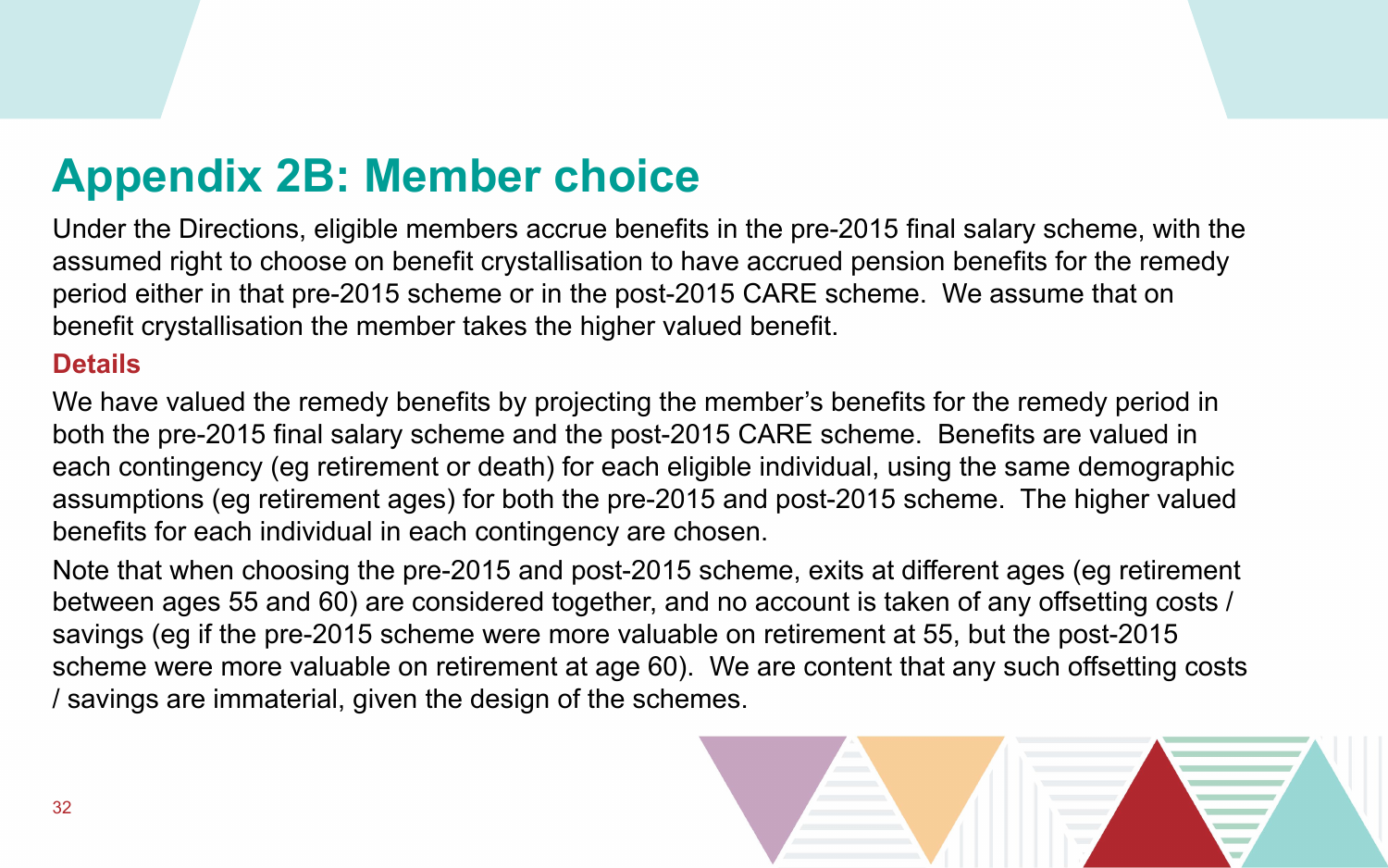# **Appendix 2C: Remedy benefits accrual period**

The costs of remedy are assessed for the remedy period between 1 April 2015 and 31 March 2022, calculated as follows:

- 1 April 2016 to 31 March 2022: Costs are calculated prospectively based on membership data as at 31 March 2016.
- 1 April 2015 to 31 March 2016: Costs assumed to be in line with cost for service from 1 April 2016 to 31 March 2017.

#### **Details**

The direct calculation of costs for the period 2015 to 2016 is challenging both in terms of data requirements and calculation methodology. Since the data we would require is unlikely to be available and the overall impact of this period is small compared with the overall uncertainty in the calculation, the approach above appears the most reasonable and practical.

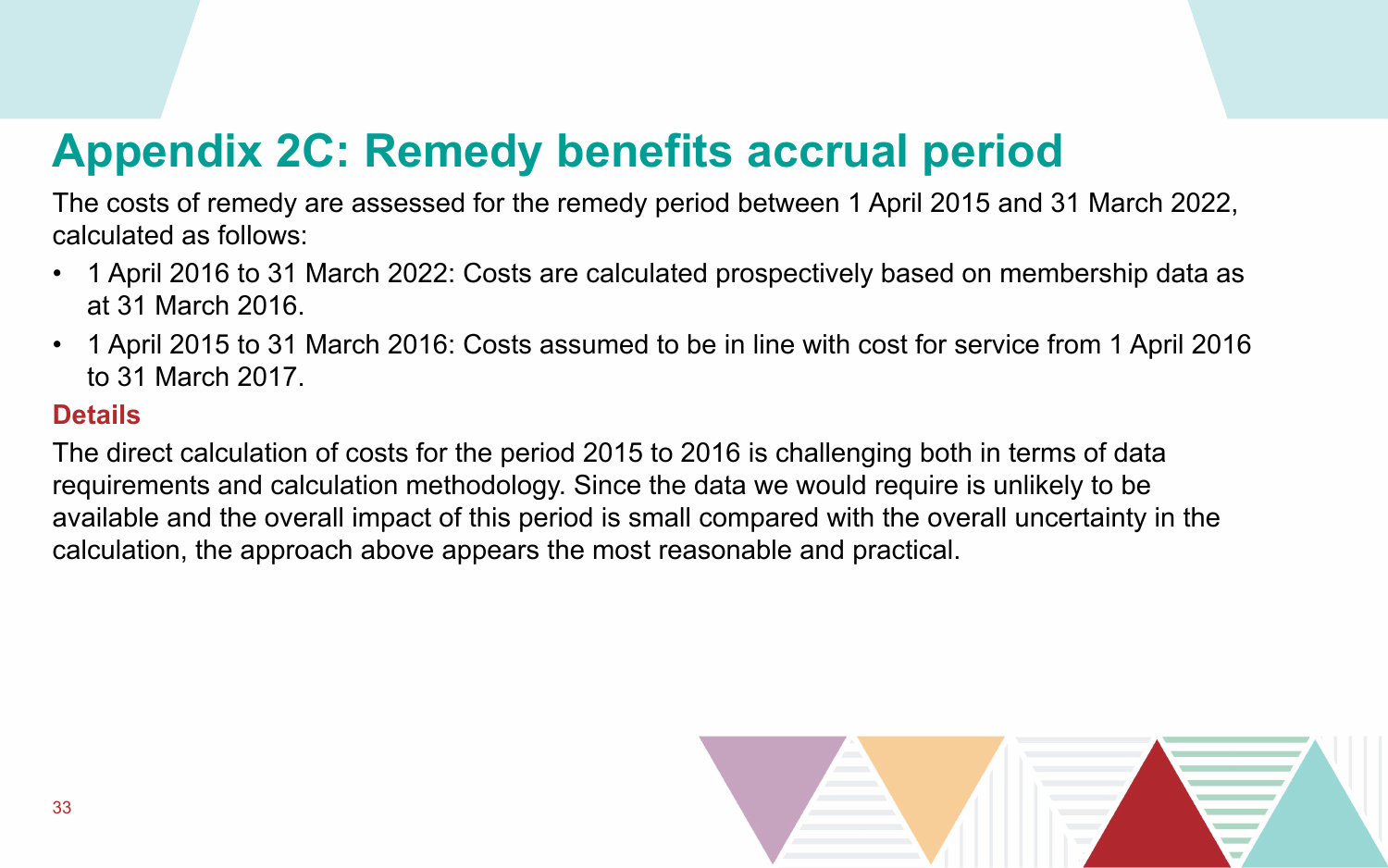## **Appendix 2D: Member contributions**

The contribution rates in the pre-2015 and post-2015 schemes are different, with;

- the 1992 Scheme having higher rates than the 2015 Scheme
- the 2006 Scheme having lower rates than the 2015 Scheme

at all salary levels.

As part of the transitional protection remedy it will be necessary to make good any under or over payment of contributions by members who are currently in one scheme but opt for benefits in the other.

#### **Analysis**

We have estimated the potential under or over payment of contributions during the remedy period by projecting the 2016 active salary data to the end of the remedy period in 2022 and calculating the difference in contributions between the pre-2015 and post-2015 scheme (including allowance for 2015/16). We have made no allowance for tax.

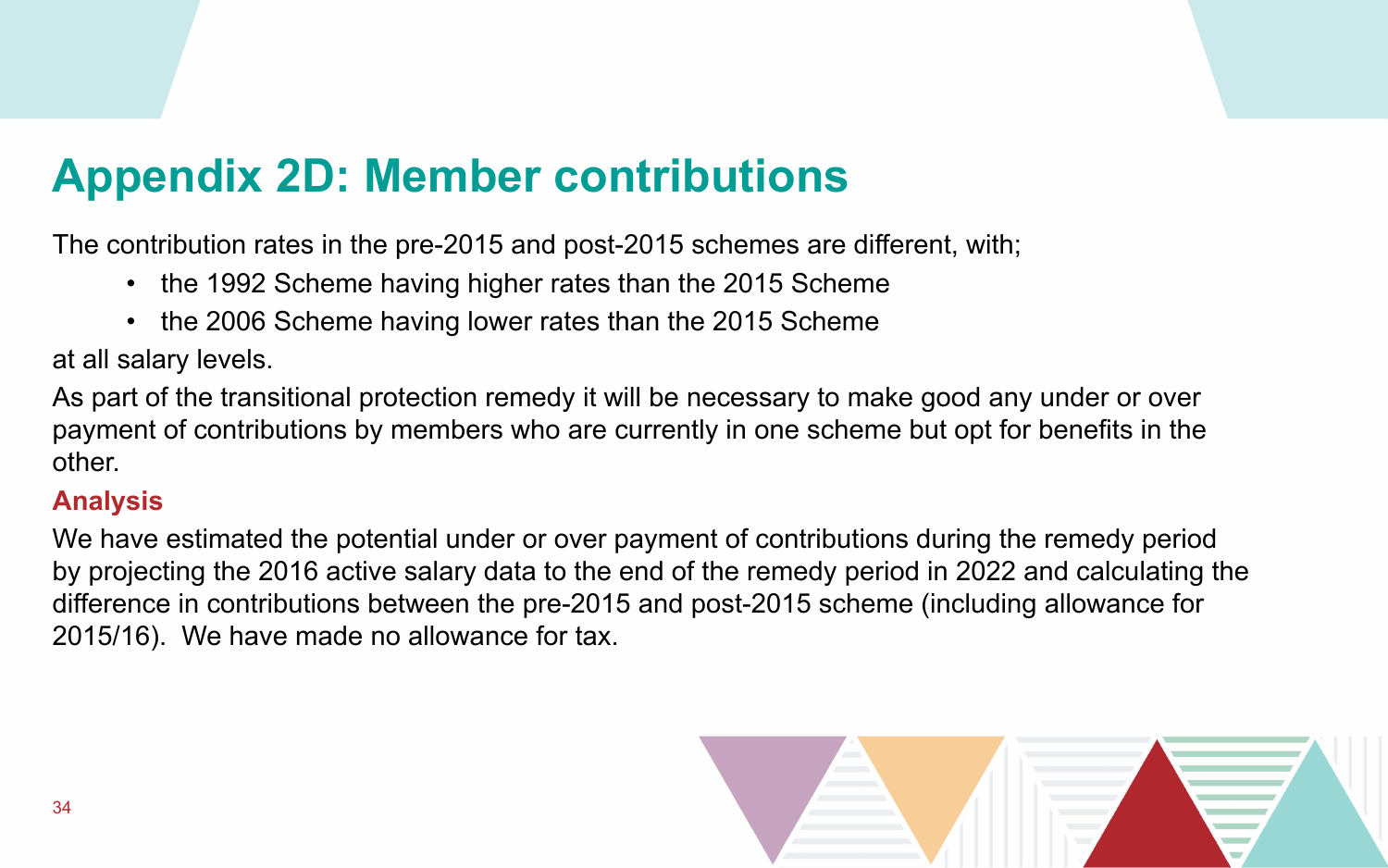### **Appendix 2E: Opt-outs**

Some individuals would have been eligible for the transitional protection remedy but opted out of the scheme. We understand that members who opted out due to the changes to the pension schemes may be eligible to apply to have their opt-out reversed and benefits reinstated. This may lead to an additional cost for accrual prior to 2016 and may also have an effect on the cost of benefits accruing after 2016.

#### **Analysis**

We have limited data on which to assess the number of members who would be eligible for this reinstatement, and it is not clear whether all those eligible will choose be reinstated and pay their backdated member contributions. The limited evidence we do have suggest that the costs of reinstating all eligible members might be small but material; however if take up is in line with previous similar exercises (eg O'Brien/Matthews) the cost might not be material.

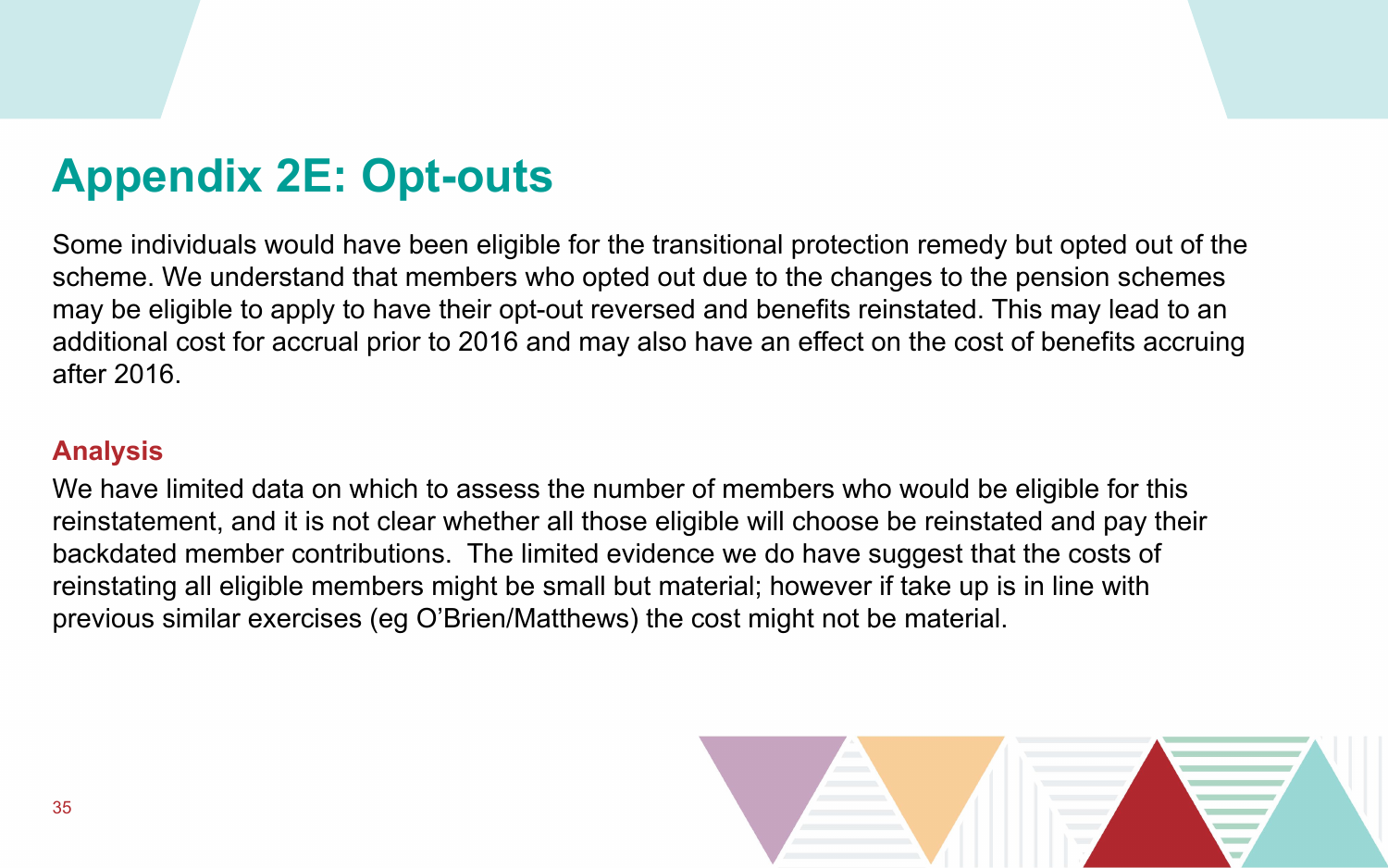### **Appendix 2F: Protected members: post-2022 benefits**

Under the 2015 scheme reforms, protected members would accrue benefits in the pre-2015 scheme until retirement, which could be after 2022 if members work beyond their expected retirement date. These members will now be moved into the 2015 scheme from 2022. **Analysis**

Our analysis shows that the costs associated with protected members working beyond 2022 would be immaterial.